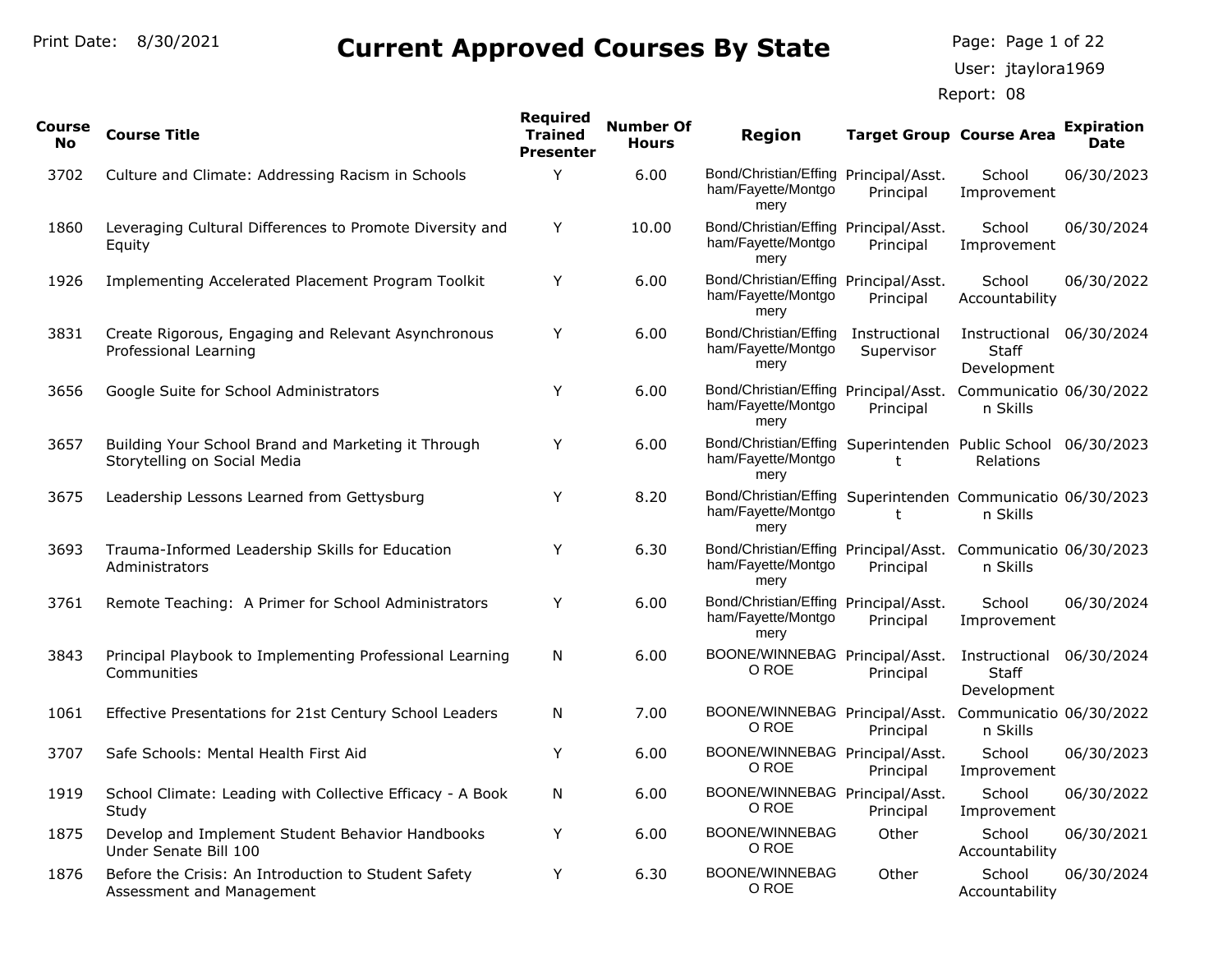Page: Page 2 of 22

User: jtaylora1969

| 1782 | What Can Be Learned from Great Business, Military,<br>Political, Social and Sports Leaders           | N | 6.00 | Region 05 North<br>Cook ISC 1 | Principal/Asst.<br>Principal | School<br>Improvement                 | 06/30/2025 |
|------|------------------------------------------------------------------------------------------------------|---|------|-------------------------------|------------------------------|---------------------------------------|------------|
| 3729 | Through A Different Lens: Understanding and Supporting<br>Students With Mental Health Issues         | Y | 6.00 | Region 05 North<br>Cook ISC 1 | Principal/Asst.<br>Principal | School<br>Improvement                 | 06/30/2024 |
| 3731 | Recognizing Best Practices in Writing Instruction (K-12)                                             | Y | 6.00 | Region 05 North<br>Cook ISC 1 | Principal/Asst.<br>Principal | Instructional<br>Staff<br>Development | 06/30/2024 |
| 3799 | Addressing Racial Disparities in SPED: Working for More<br>Equitable Outcomes for Students of Color  | Y | 6.00 | Region 05 North<br>Cook ISC 1 | Director of Sp.<br>Education | School<br>Improvement                 | 06/30/2024 |
| 3833 | Leadership Development Summit: talent, team, culture                                                 | Y | 6.00 | Region 05 North<br>Cook ISC 1 | Superintenden<br>t           | School<br>Improvement                 | 06/30/2024 |
| 3658 | Leading a Comprehensive Instructional Coaching<br>Program in Your School or District                 | Υ | 6.39 | Region 05 North<br>Cook ISC 1 | Instructional<br>Supervisor  | Instructional<br>Staff<br>Development | 06/30/2023 |
| 3733 | McKinney-Vento Homeless Act: Advanced Training                                                       | Y | 6.00 | Region 05 North<br>Cook ISC 1 | Other                        | School<br>Accountability              | 06/30/2024 |
| 1378 | Mentoring the Mentors: The 'What',' When' and 'How' of<br>Mentoring - Revised 2015                   | Y | 6.00 | Region 05 North<br>Cook ISC 1 | Principal/Asst.<br>Principal | School<br>Improvement                 | 06/30/2021 |
| 1631 | Strategies to Successfully Implement Change to Best<br>Practice Initiatives                          | Y | 6.30 | Region 05 North<br>Cook ISC 1 | Principal/Asst.<br>Principal | Evaluation of<br>Personnel            | 06/30/2024 |
| 3649 | Educators As Servant Leaders: Helping Others Succeed                                                 | N | 6.00 | Region 05 North<br>Cook ISC 1 | Principal/Asst.<br>Principal | School<br>Improvement                 | 06/30/2022 |
| 1203 | The Boss of the Whole School: Essential Leadership<br>Skills for the New and Continuing Principal    | Y | 6.00 | Region 05 North<br>Cook ISC 1 | Principal/Asst.<br>Principal | School<br>Accountability              | 06/30/2022 |
| 1221 | Role of Athletic Directors in Managing Conflict in<br>Interscholastic Athletic Programs-Revised 2017 | Y | 6.00 | Region 05 North<br>Cook ISC 1 | Other                        | Public School<br>Relations            | 06/30/2024 |
| 809  | The Administrator's Role in Collective Bargaining                                                    | N | 6.00 | Region 05 North<br>Cook ISC 1 | Superintenden<br>t.          | School<br>Accountability              | 06/30/2021 |
| 1892 | How Schools Can Use Video Interviewing Technology to<br>Make Better Hiring Decisions                 | Y | 7.00 | Region 05 North<br>Cook ISC 1 | Other                        | Public School<br>Relations            | 06/30/2024 |
| 1894 | Practical Ideas for Supporting and Evaluating Special<br><b>Education Personnel</b>                  | Y | 6.00 | Region 05 North<br>Cook ISC 1 | Director of Sp.<br>Education | Evaluation of 06/30/2024<br>Personnel |            |
| 1795 | Leading the Education of English Learners                                                            | Y | 6.30 | Region 05 North<br>Cook ISC 1 | Principal/Asst.<br>Principal | School<br>Improvement                 | 06/30/2023 |
| 1355 | Leading Major Change in Education: What the Beatles<br>Can Teach Us                                  | Y | 6.00 | Region 05 North<br>Cook ISC 1 | Superintenden<br>t           | School<br>Improvement                 | 06/30/2023 |
| 1819 | High Impact Leadership: What Matters Most for<br><b>Improving Student Results</b>                    | Y | 6.00 | Region 05 North<br>Cook ISC 1 | Principal/Asst.<br>Principal | Instructional<br>Staff<br>Development | 06/30/2024 |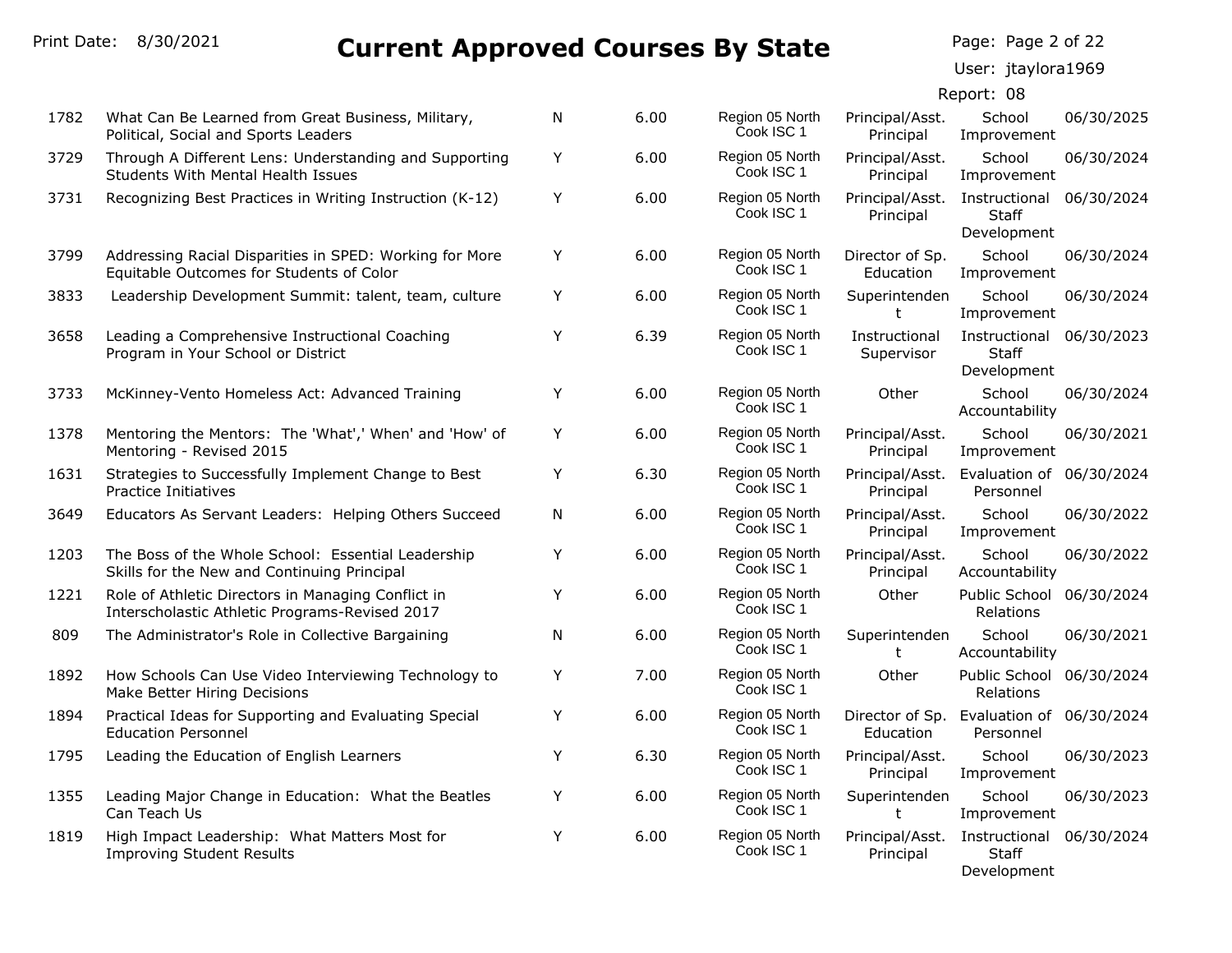Page: Page 3 of 22

User: jtaylora1969

| 3828 | Leading positive school culture: Prioritizing self-care,<br>staff wellness, and compassion resilience | N | 6.00  | Region 06 West<br>Cook ISC 2  | Principal/Asst. Instructional 06/30/2024<br>Principal | Staff<br>Development                             |            |
|------|-------------------------------------------------------------------------------------------------------|---|-------|-------------------------------|-------------------------------------------------------|--------------------------------------------------|------------|
| 3708 | Implemented MTSS Effectively - Network Learning<br>Community                                          | Y | 7.30  | Region 06 West<br>Cook ISC 2  | Principal/Asst.<br>Principal                          | School<br>Improvement                            | 06/30/2023 |
| 3794 | PBIS Tier 1 Leadership Training                                                                       | Y | 6.00  | Region 06 West<br>Čook ISC 2  | Principal/Asst.<br>Principal                          | Instructional<br><b>Staff</b><br>Development     | 06/30/2024 |
| 3752 | TITLE IX: Responding to Discrimination on the Basis of<br>Sex in K-12 School Systems                  | Y | 6.00  | Region 06 West<br>Čook ISC 2  | Principal/Asst.<br>Principal                          | Instructional<br>Staff<br>Development            | 06/30/2024 |
| 3771 | Body Confident Schools (BCS)                                                                          | Y | 6.00  | Region 06 West<br>Cook ISC 2  | Principal/Asst.<br>Principal                          | Instructional 06/30/2024<br>Staff<br>Development |            |
| 3826 | Making Assessment and Instruction Indivisible:<br><b>Classroom Formative Assessment</b>               | Y | 6.00  | Region 07 South<br>Cook ISC 4 | Principal/Asst.<br>Principal                          | Instructional 06/30/2024<br>Staff<br>Development |            |
| 3716 | Looking into Mathematics Classrooms through the Lens<br>of the Danielson Framework                    | Y | 6.00  | Region 07 South<br>Cook ISC 4 | Principal/Asst.<br>Principal                          | School<br>Improvement                            | 06/30/2024 |
| 3004 | Design Thinking for School Leaders                                                                    | N | 21.00 | Region 07 South<br>Cook ISC 4 | Principal/Asst.<br>Principal                          | School<br>Improvement                            | 06/30/2022 |
| 1514 | Implementing a Program to Help At-Risk Students Build<br>Resilience                                   | Y | 6.00  | Region 07 South<br>Cook ISC 4 | Principal/Asst.<br>Principal                          | Instructional<br>Staff<br>Development            | 06/30/2024 |
| 1606 | Deepening Understanding of Student Assessment in<br>Mathmatics-of and for Learning                    | Y | 8.00  | Region 07 South<br>Cook ISC 4 | Principal/Asst.<br>Principal                          | School<br>Improvement                            | 06/30/2022 |
| 1624 | Beating Bullying: Developing Legally Compliant, Effective<br>and Responsive District-wide Policies    | Y | 6.30  | Region 07 South<br>Cook ISC 4 | Superintenden<br>t                                    | School<br>Improvement                            | 06/30/2022 |
| 1118 | Law as it Relates to Teacher Rights, Liability & Litigation;<br>Understanding Remediation & Dismissal | Y | 7.30  | Region 07 South<br>Cook ISC 4 | Principal/Asst.<br>Principal                          | School<br>Accountability                         | 06/30/2024 |
| 1336 | Discipline of Students with Disabilities, Without<br>Disabilities, and Who Claim to Have Disabilities | Y | 6.00  | Region 07 South<br>Cook ISC 4 | Superintenden                                         | School<br>Accountability                         | 06/30/2022 |
| 1115 | Building Trusting Relationships with At-Risk Students                                                 | Y | 6.00  | Region 07 South<br>Cook ISC 4 | Principal/Asst.<br>Principal                          | Instructional<br>Staff<br>Development            | 06/30/2024 |
| 3791 | Enhancing Culturally Responsive Teaching Through<br>Relevance and Relationships                       | Y | 6.00  | Region 07 South<br>Cook ISC 4 | Principal/Asst.<br>Principal                          | Instructional<br>Staff<br>Development            | 06/30/2024 |
| 3801 | Self-Care for Leaders: Identifying Purpose and<br>Redefining Practice                                 | Y | 7.00  | Region 07 South<br>Cook ISC 4 | Director of Sp.<br>Education                          | School<br>Improvement                            | 06/30/2024 |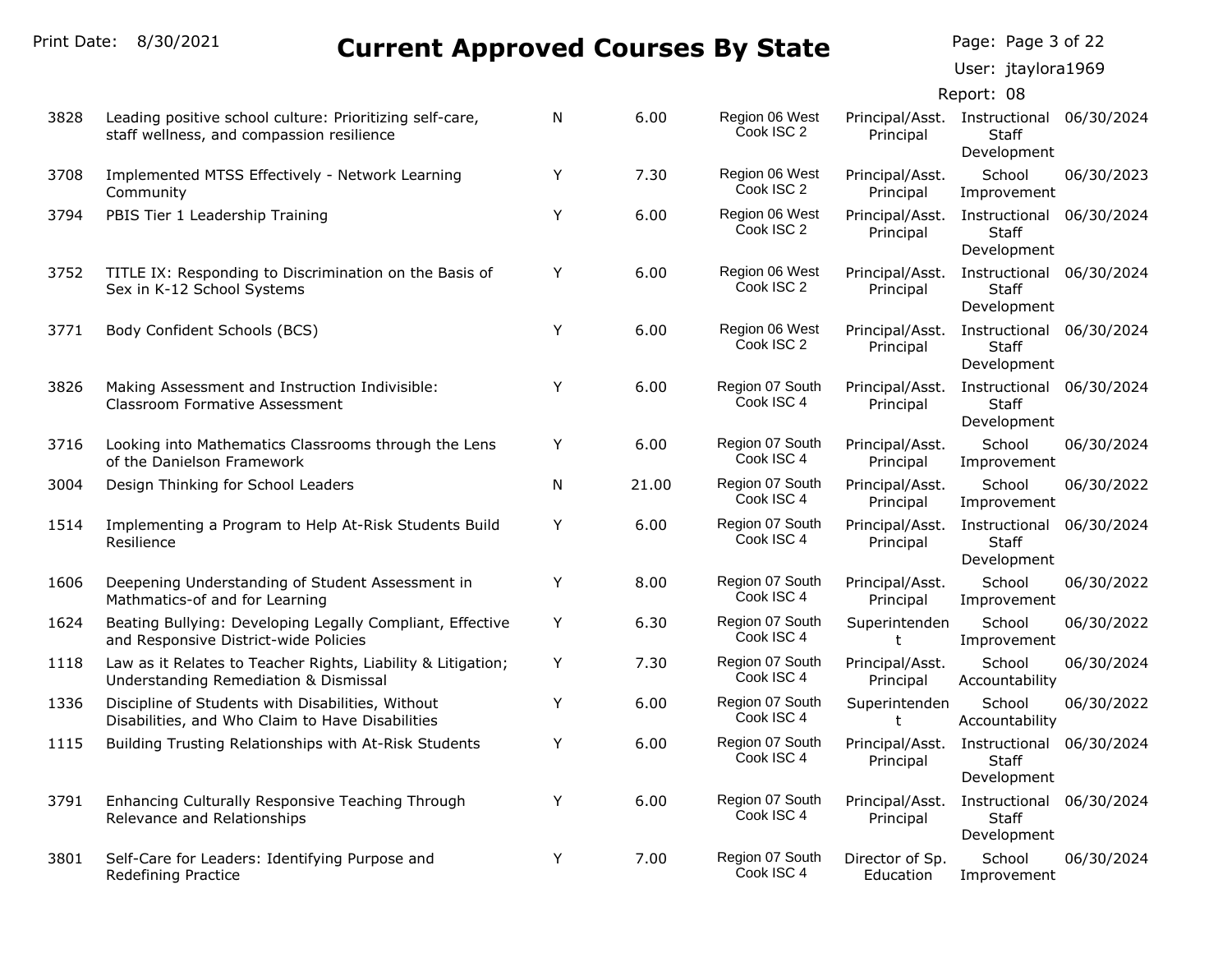|  | Page: Page 4 of 22 |  |  |
|--|--------------------|--|--|
|--|--------------------|--|--|

User: jtaylora1969

| 3659 | Supporting and Sustaining School Attendance in the Era<br>of ESSA                                    | Υ | 6.15  | Region 07 South<br>Cook ISC 4                                                   | Principal/Asst.<br>Principal | School<br>Improvement                            | 06/30/2024 |
|------|------------------------------------------------------------------------------------------------------|---|-------|---------------------------------------------------------------------------------|------------------------------|--------------------------------------------------|------------|
| 3695 | Guiding Principles for Instructional Leaders to Support<br><b>High Quality Mathematics Programs</b>  | Υ | 6.00  | Region 07 South<br>Cook ISC 4                                                   | Superintenden                | School<br>Improvement                            | 06/30/2023 |
| 1573 | Supporting New Teachers Through High Quality<br>Induction and Mentoring Programs                     | N | 6.15  | CHAMPAIGN/FORD<br><b>ROE</b>                                                    | Principal/Asst.<br>Principal | School<br>Improvement                            | 06/30/2021 |
| 3014 | Leading Future Ready Schools                                                                         | Y | 8.00  | CHAMPAIGN/FORD<br><b>ROE</b>                                                    | Principal/Asst.<br>Principal | School<br>Improvement                            | 06/30/2023 |
| 3018 | Digital Threat Assessment                                                                            | Y | 6.00  | CHAMPAIGN/FORD<br><b>ROE</b>                                                    | Principal/Asst.<br>Principal | Public School<br>Relations                       | 06/30/2023 |
| 3777 | Resilient Pedagogy for Remote Learning: Designing<br>Instructional Programs to Withstand Disruption  | Y | 6.00  | CHAMPAIGN/FORD<br><b>ROE</b>                                                    | Principal/Asst.<br>Principal | School<br>Improvement                            | 06/30/2024 |
| 3778 | Student Data Privacy for School Leaders                                                              | Y | 6.00  | CHAMPAIGN/FORD<br><b>ROE</b>                                                    | Superintenden<br>t           | School<br>Accountability                         | 06/30/2024 |
| 3779 | Digital Citizenship in Action: Empowering Learners to<br>Nav. the Intersection of Tech. and Humanity | Υ | 6.30  | CHAMPAIGN/FORD<br><b>ROE</b>                                                    | Principal/Asst.<br>Principal | Instructional 06/30/2024<br>Staff<br>Development |            |
| 3835 | Frameworks for Successful Technology Integration in<br><b>Schools</b>                                | Y | 6.45  | CHAMPAIGN/FORD<br><b>ROE</b>                                                    | Superintenden                | School<br>Improvement                            | 06/30/2024 |
| 1547 | Becoming an Effective AdvancED Lead Evaluator -<br><b>Certification Training</b>                     | Y | 14.30 | CHAMPAIGN/FORD<br><b>ROE</b>                                                    | Principal/Asst.<br>Principal | School<br>Improvement                            | 06/30/2021 |
| 1494 | Effective Use of Technology in Schools                                                               | Y | 8.00  | CHAMPAIGN/FORD<br><b>ROE</b>                                                    | Principal/Asst.<br>Principal | Evaluation of 06/30/2024<br>Personnel            |            |
| 1921 | Personalized and Digital Learning: Systems for<br>Transformation                                     | Υ | 7.00  | CHAMPAIGN/FORD<br><b>ROE</b>                                                    | Principal/Asst.<br>Principal | School<br>Improvement                            | 06/30/2022 |
| 1571 | Data-Based Leadership - Using Data to Support Teacher<br>Practice and Increase Student Achievement   | N | 6.00  | CHAMPAIGN/FORD<br><b>ROE</b>                                                    | Principal/Asst.<br>Principal | School<br>Improvement                            | 06/30/2021 |
| 1788 | Connected Leaders: Leveraging the Power of Social<br>Networks for Professional Growth                | Y | 6.30  | CHAMPAIGN/FORD<br><b>ROE</b>                                                    | Principal/Asst.<br>Principal | Communicatio 06/30/2022<br>n Skills              |            |
| 1818 | How to Lead "Technology Trends in Education"                                                         | Υ | 6.30  | CHAMPAIGN/FORD<br><b>ROE</b>                                                    | Principal/Asst.<br>Principal | School<br>Improvement                            | 06/30/2024 |
| 1901 | Data-Based Leadership for Equity and Excellence                                                      | N | 6.00  | CHAMPAIGN/FORD<br><b>ROE</b>                                                    | Principal/Asst.<br>Principal | School<br>Improvement                            | 06/30/2024 |
| 1085 | Legal Issues in Special Education: Putting Theory Into<br>Practice                                   | Υ | 7.30  | CLK/CLS/CMBN/DG Superintenden<br>LAS/EDGR/MLTR/SH<br>LB                         | t                            | School<br>Accountability                         | 06/30/2023 |
| 1568 | Developing a Communications Plan                                                                     | Y | 8.00  | CLK/CLS/CMBN/DG Superintenden Communicatio 06/30/2022<br>LAS/EDGR/MLTR/SH<br>LВ | t                            | n Skills                                         |            |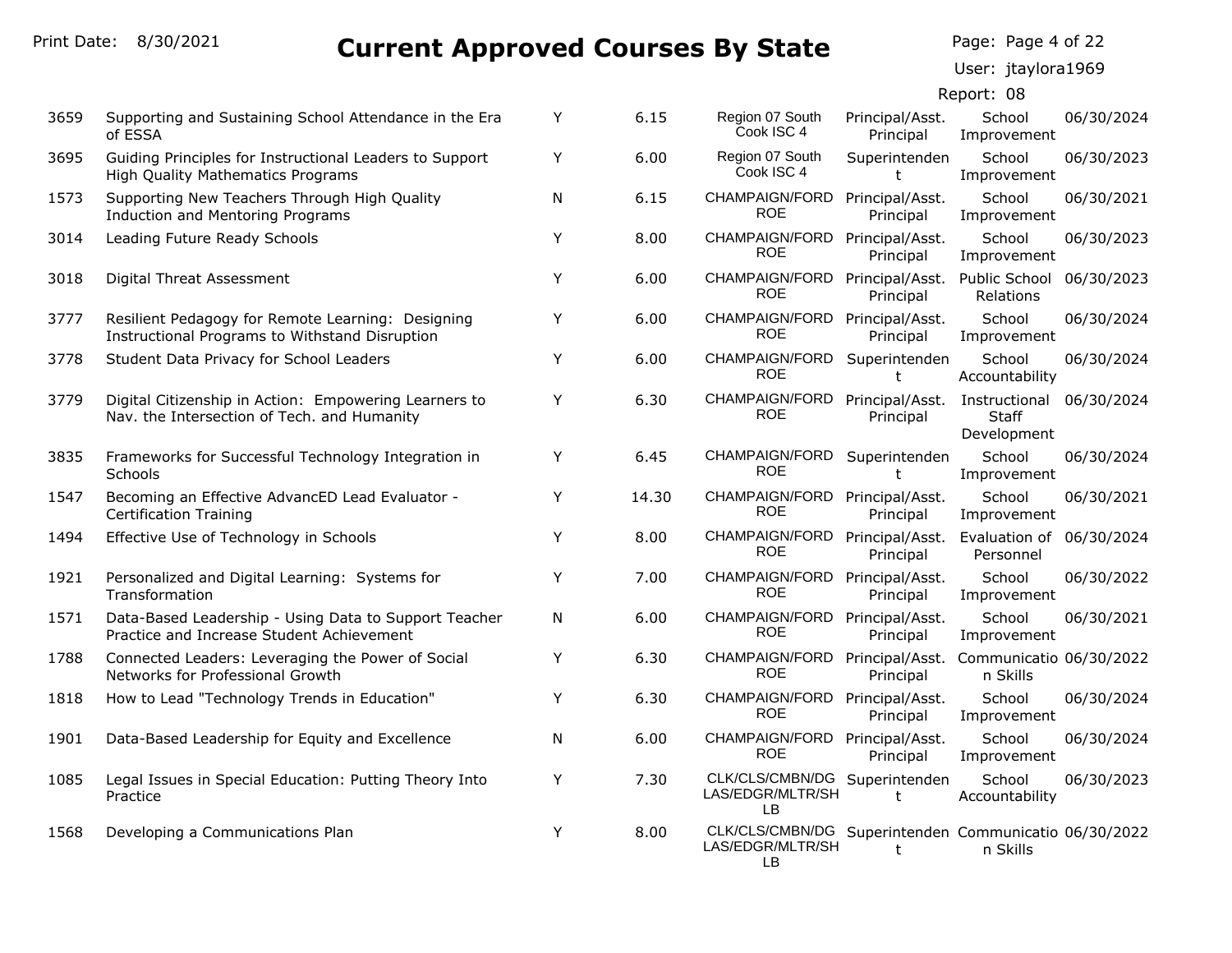| Print Date: | 8/30/2021<br><b>Current Approved Courses By State</b>                                            |   |       |                                                                  |                                       | Page: Page 5 of 22                                      |            |
|-------------|--------------------------------------------------------------------------------------------------|---|-------|------------------------------------------------------------------|---------------------------------------|---------------------------------------------------------|------------|
|             |                                                                                                  |   |       |                                                                  |                                       | User: jtaylora1969                                      |            |
|             |                                                                                                  |   |       |                                                                  |                                       | Report: 08                                              |            |
| 1900        | Facilitating Student Learning Through the Library                                                | Y | 10.00 | CLK/CLS/CMBN/DG Principal/Asst.<br>LAS/EDGR/MLTR/SH<br><b>LB</b> | Principal                             | School<br>Improvement                                   | 06/30/2021 |
| 593         | Identification and Provision of Services for the Special<br><b>Education Students</b>            | Y | 6.00  | CLAY/CWFORD/JSP Director of Sp.<br>ER/LWRNCE/RHLAN<br>D          | Education                             | Instructional 06/30/2025<br><b>Staff</b><br>Development |            |
| 3721        | Learning From Lincoln: Leadership Practices For School<br><b>Success</b>                         | Ν | 6.30  | DE KALB ROE                                                      | School<br><b>Business</b><br>Official | School<br>Improvement                                   | 06/30/2023 |
| 3749        | College and Career Pathways                                                                      | Y | 6.00  | DE KALB ROE                                                      | Principal/Asst.<br>Principal          | School<br>Improvement                                   | 06/30/2024 |
| 3753        | Social and Emotional Learning Leads to College and<br>Career Readiness                           | Y | 6.00  | DE KALB ROE                                                      | Principal/Asst.<br>Principal          | School<br>Improvement                                   | 06/30/2024 |
| 3758        | Finding High Quality, Standards Aligned Illinois<br>Resources - iOER                             | Υ | 6.00  | DE KALB ROE                                                      | Principal/Asst.<br>Principal          | School<br>Improvement                                   | 06/30/2024 |
| 481         | Leadership Requirements for Moving from Good to Great                                            | N | 6.00  | DeWitt/Livingston/Lo<br>gan/McLean                               | Other                                 | School<br>Improvement                                   | 06/30/2023 |
| 686         | Legal Implications of the Use of Technology in a School<br><b>District</b>                       | Ν | 6.00  | DeWitt/Livingston/Lo<br>gan/McLean                               | Other                                 | School<br>Accountability                                | 06/30/2022 |
| 1062        | Seminar on School Finance                                                                        | Ν | 6.45  | DeWitt/Livingston/Lo<br>gan/McLean                               | School<br><b>Business</b><br>Official | School<br>Accountability                                | 06/30/2022 |
| 1133        | The 21 Irrefutable Laws of Leadership                                                            | N | 6.30  | DeWitt/Livingston/Lo<br>gan/McLean                               | Other                                 | Communicatio 06/30/2021<br>n Skills                     |            |
| 3782        | Problem Solving and Collective Bargaining Using an<br>Interest-Based Approach                    | Y | 6.30  | DeWitt/Livingston/Lo<br>gan/McLean                               | Superintenden Communicatio 06/30/2024 | n Skills                                                |            |
| 3653        | Leadership for Equity Micro-Credential                                                           | N | 30.00 | DeWitt/Livingston/Lo<br>gan/McLean                               | Principal/Asst.<br>Principal          | School<br>Improvement                                   | 06/30/2022 |
| 1616        | Social Media and Special Education Law                                                           | Ν | 6.30  | DU PAGE ROE                                                      | Director of Sp.<br>Education          | School<br>Accountability                                | 06/30/2022 |
| 3825        | Effective Principals Use an Instructional Inquiry Process<br>to Find and Solve Learning Problems | Y | 21.30 | DU PAGE ROE                                                      | Principal/Asst.<br>Principal          | School<br>Improvement                                   | 06/30/2024 |
| 3847        | The Five Behaviors of a Cohesive Team for Personal<br>Development                                | Y | 6.00  | DU PAGE ROE                                                      | Principal/Asst.<br>Principal          | Instructional 06/30/2025<br><b>Staff</b><br>Development |            |
| 3857        | Developing Leaders to Support English Learners<br>Microcredential                                | Y | 90.00 | DU PAGE ROE                                                      | Principal/Asst.<br>Principal          | School<br>Improvement                                   | 06/30/2025 |
| 3851        | Coaching School Leaders Micro-Credential: Coaching<br>Principals for Instructional Improvement   | Y | 90.00 | DU PAGE ROE                                                      | Other                                 | School<br>Improvement                                   | 06/30/2025 |
| 3699        | School Leadership: A Book Study Approach to<br>Developing School Leadership Teams                | N | 8.00  | DU PAGE ROE                                                      | Department<br>Chair                   | School<br>Improvement                                   | 06/30/2023 |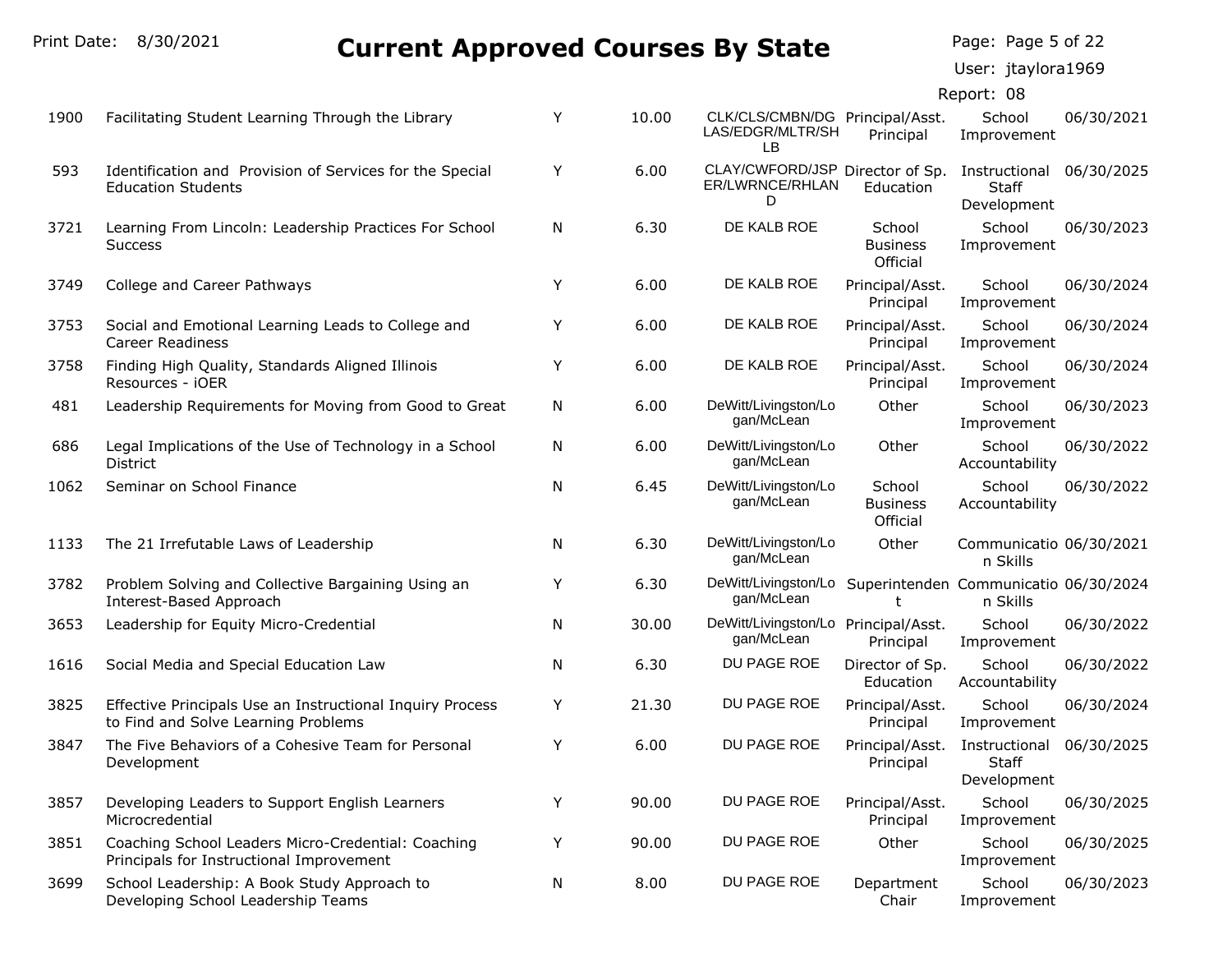Page: Page 6 of 22

Principal

Improvement

|      |                                                                                                       |   |       |             |                              | User: jtaylora1969                           |            |
|------|-------------------------------------------------------------------------------------------------------|---|-------|-------------|------------------------------|----------------------------------------------|------------|
|      |                                                                                                       |   |       |             |                              | Report: 08                                   |            |
| 3709 | Creating Brave, Reflective Spaces for Equity Work with<br><b>Facing History</b>                       | Y | 7.00  | DU PAGE ROE | Principal/Asst.<br>Principal | Instructional<br><b>Staff</b><br>Development | 06/30/2023 |
| 988  | Interpersonal & Team Communication Skills for School<br>Administrators - Revised 2016                 | Y | 9.30  | DU PAGE ROE | Principal/Asst.<br>Principal | Communicatio 06/30/2022<br>n Skills          |            |
| 1451 | Teacher Evaluator Competency Skill building for Pre-<br>Qualified Teacher Evaluators, Domains 1 and 4 | Y | 6.00  | DU PAGE ROE | Principal/Asst.<br>Principal | Evaluation of 06/30/2023<br>Personnel        |            |
| 1822 | Evaluating and Equipping Teachers for Alignment<br>Between Objectives and Lessons                     | Y | 6.00  | DU PAGE ROE | Department<br>Chair          | Evaluation of 06/30/2022<br>Personnel        |            |
| 1842 | The New IL Social Studies Standards & Civics<br>Requirement                                           | Υ | 6.00  | DU PAGE ROE | Department<br>Chair          | Instructional<br><b>Staff</b><br>Development | 06/30/2022 |
| 3009 | Evaluation of Fine Arts Specialists K-12                                                              | Y | 7.10  | DU PAGE ROE | Principal/Asst.<br>Principal | Evaluation of 06/30/2022<br>Personnel        |            |
| 3732 | Conversations that Build Culture and Fuel Performance                                                 | Y | 6.00  | DU PAGE ROE | Principal/Asst.<br>Principal | Communicatio 06/30/2024<br>n Skills          |            |
| 1574 | The Ten Essentials of Collaborative Leadership                                                        | Y | 6.15  | DU PAGE ROE | Principal/Asst.<br>Principal | School<br>Improvement                        | 06/30/2022 |
| 3010 | Leading For Equity and Excellence in the School Setting                                               | Υ | 6.00  | DU PAGE ROE | Principal/Asst.<br>Principal | School<br>Improvement                        | 06/30/2024 |
| 3807 | Leadership and Learning: Implementing a Change<br>Process                                             | N | 6.00  | DU PAGE ROE | Principal/Asst.<br>Principal | Instructional<br><b>Staff</b><br>Development | 06/30/2024 |
| 3813 | Culturally Responsive School Leadership: Moving from<br>Theory to Practice                            | Y | 6.00  | DU PAGE ROE | Principal/Asst.<br>Principal | School<br>Improvement                        | 06/30/2024 |
| 3814 | Learning from Leadership: How Leaders Learn to Get<br>Better at Getting Better                        | Y | 6.00  | DU PAGE ROE | Principal/Asst.<br>Principal | School<br>Improvement                        | 06/30/2024 |
| 3837 | Reconstructing Leadership in a Culture of Change                                                      | N | 6.00  | DU PAGE ROE | Principal/Asst.<br>Principal | School<br>Improvement                        | 06/30/2024 |
| 1552 | 7-Step PERA Joint Committee Guidelines                                                                | Y | 7.00  | DU PAGE ROE | Principal/Asst.<br>Principal | Evaluation of 06/30/2022<br>Personnel        |            |
| 1583 | Leveraging Emotional Awareness for Effective School<br>Administrators                                 | Υ | 6.00  | DU PAGE ROE | Principal/Asst.<br>Principal | Communicatio 06/30/2022<br>n Skills          |            |
| 1597 | Improved Crisis Decision Making for Safer School<br>Environments                                      | N | 9.00  | DU PAGE ROE | Principal/Asst.<br>Principal | School<br>Accountability                     | 06/30/2022 |
| 1652 | Successfully Managing the Legal and Practical Issues of<br>One-to-One Technology Programs             | Y | 6.15  | DU PAGE ROE | Other                        | School<br>Improvement                        | 06/30/2022 |
| 1704 | Leadership Self-Assessment for Planning Self<br>Improvement                                           | Y | 6.15  | DU PAGE ROE | Principal/Asst.<br>Principal | School<br>Improvement                        | 06/30/2022 |
| 3654 | SMART Leadership in Building High Capacity Schools                                                    | Y | 13.45 | DU PAGE ROE | Principal/Asst.              | School                                       | 06/30/2022 |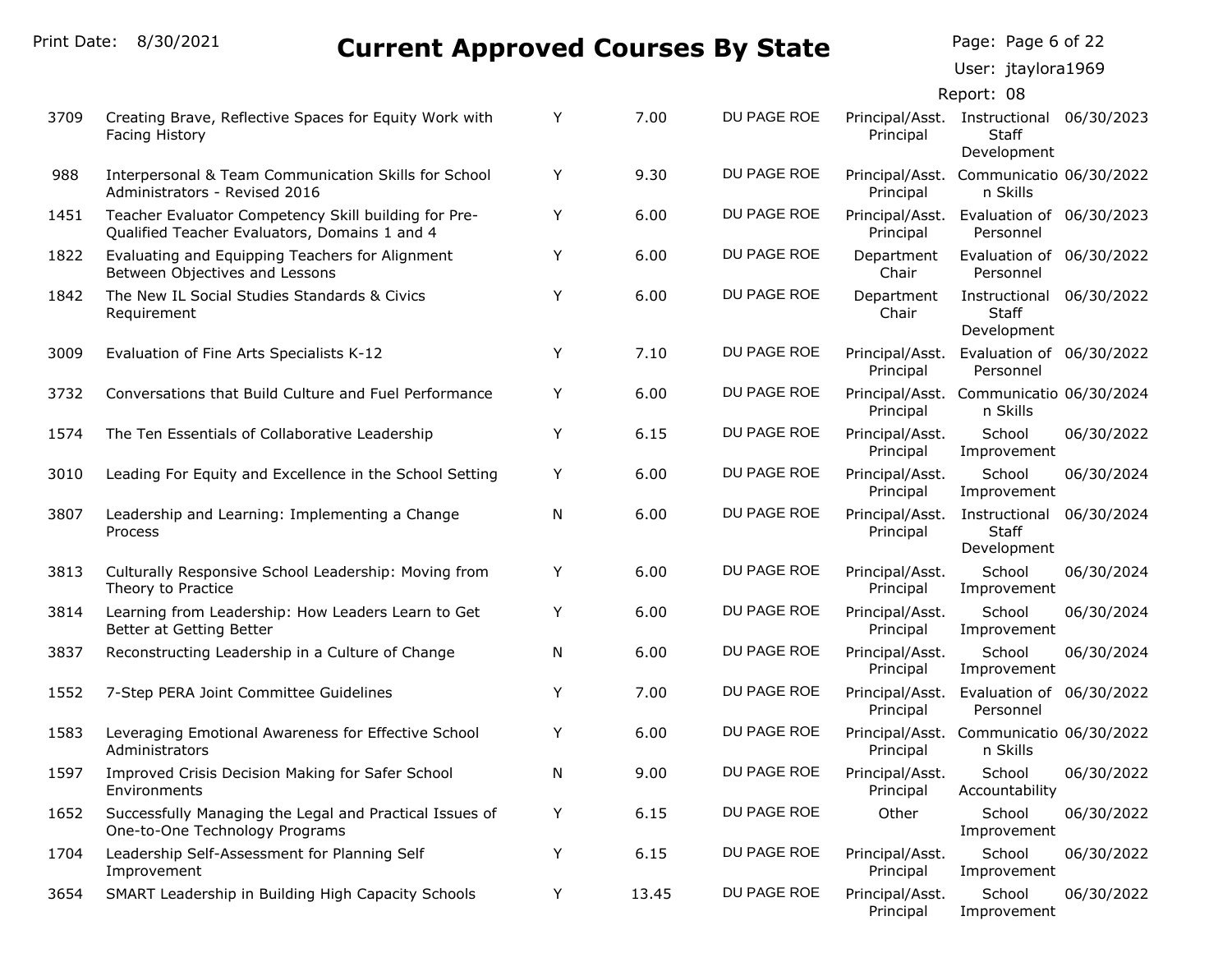| Print Date: | 8/30/2021<br><b>Current Approved Courses By State</b>                                                  |   |       |             |                                                       | Page: Page 7 of 22                                      |            |
|-------------|--------------------------------------------------------------------------------------------------------|---|-------|-------------|-------------------------------------------------------|---------------------------------------------------------|------------|
|             |                                                                                                        |   |       |             |                                                       | User: jtaylora1969                                      |            |
|             |                                                                                                        |   |       |             |                                                       | Report: 08                                              |            |
| 3655        | Educational Technology - Black Hole or Bright Light -<br>Revised 2019                                  | N | 6.00  | DU PAGE ROE | Principal/Asst. Instructional 06/30/2022<br>Principal | Staff<br>Development                                    |            |
| 3660        | EMERGING LEADERS ACADEMY: Developing the Next<br>Generation of School Leaders                          | Y | 30.00 | DU PAGE ROE | Other                                                 | School<br>Improvement                                   | 06/30/2023 |
| 3661        | Student Records, Confidentiality and Data Privacy: What<br>Illinois Educators Need to Know             | Ν | 6.00  | DU PAGE ROE | Director of Sp.<br>Education                          | School<br>Accountability                                | 06/30/2022 |
| 3669        | Effective Management for Instructional Leaders                                                         | Y | 16.00 | DU PAGE ROE | Principal/Asst.<br>Principal                          | School<br>Improvement                                   | 06/30/2024 |
| 3672        | School Finance: A Guide For Special Education<br>Administrators                                        | Y | 6.00  | DU PAGE ROE | Director of Sp.<br>Education                          | School<br>Accountability                                | 06/30/2022 |
| 3680        | Using Data-Based Individualization to Support Students<br>with Intensive Academic and Behavioral Needs | Υ | 8.40  | DU PAGE ROE | Principal/Asst.<br>Principal                          | Instructional<br>Staff<br>Development                   | 06/30/2022 |
| 3692        | Implementing School-wide Mindfulness for Wellness,<br>Equity & Inclusion                               | Y | 7.00  | DU PAGE ROE | Other                                                 | Instructional<br><b>Staff</b><br>Development            | 06/30/2022 |
| 3694        | Tools for Building a Sustainable SEL                                                                   | Ν | 8.00  | DU PAGE ROE | Principal/Asst.<br>Principal                          | School<br>Improvement                                   | 06/30/2022 |
| 3647        | Everything You Ever Wanted to Know about Section 504<br>of the Rehabilitation Act                      | Y | 6.00  | DU PAGE ROE | Director of Sp.<br>Education                          | School<br>Accountability                                | 06/30/2024 |
| 3648        | Introduction to Restorative Practices                                                                  | Y | 14.35 | DU PAGE ROE | Principal/Asst.<br>Principal                          | Instructional 06/30/2023<br><b>Staff</b><br>Development |            |
| 1823        | Evaluation of Music Specialists K-12                                                                   | Y | 7.00  | DU PAGE ROE | Principal/Asst.<br>Principal                          | Evaluation of 06/30/2022<br>Personnel                   |            |
| 1100        | A Framework for Understanding Poverty - Revised 2017                                                   | Y | 6.00  | DU PAGE ROE | Principal/Asst.<br>Principal                          | School<br>Improvement                                   | 06/30/2022 |
| 1174        | Dealing with Difficult Parents                                                                         | Y | 7.00  | DU PAGE ROE | Principal/Asst.<br>Principal                          | Communicatio 06/30/2022<br>n Skills                     |            |
| 1452        | Teacher Evaluator Competency Skill Building for Pre-<br>Qualified Teacher Evaluators (Part 3 of 3)     | Y | 7.00  | DU PAGE ROE | Principal/Asst.<br>Principal                          | Evaluation of 06/30/2023<br>Personnel                   |            |
| 1544        | Using Protocols to Guide Professional Learning<br>Conversations - Revised 2017                         | N | 6.00  | DU PAGE ROE | Principal/Asst.<br>Principal                          | School<br>Improvement                                   | 06/30/2023 |
| 1608        | Leveraging Practitioner Expertise to Support<br>Organization Change                                    | Y | 8.30  | DU PAGE ROE | Superintenden<br>t                                    | School<br>Improvement                                   | 06/30/2025 |
| 1666        | Leveraging School Leader Expertise to Support<br>Organizational Change                                 | Y | 8.30  | DU PAGE ROE | Principal/Asst.<br>Principal                          | School<br>Improvement                                   | 06/30/2025 |
| 1897        | Leading School Improvement Using Cycles of Inquiry for<br>Finding and Solving Problems - Rev 21        | Y | 7.30  | DU PAGE ROE | Principal/Asst.<br>Principal                          | School<br>Improvement                                   | 06/30/2024 |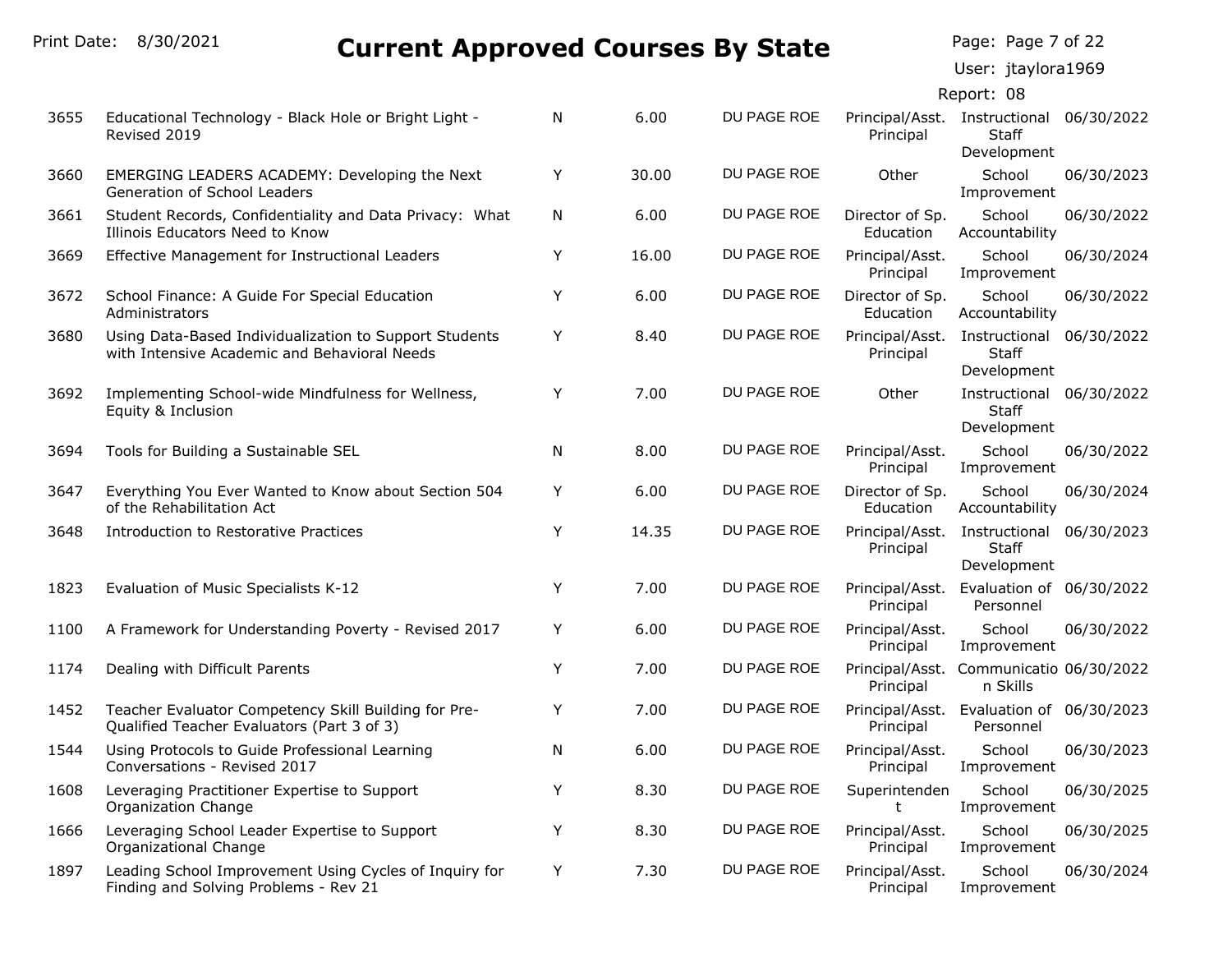Page: Page 8 of 22

User: jtaylora1969

| 1923 | Establishing and Enhancing Good School Climate and<br>Culture                                         | Y | 6.30 | DU PAGE ROE                                                                        | Principal/Asst.<br>Principal | School<br>Improvement                                   | 06/30/2024 |
|------|-------------------------------------------------------------------------------------------------------|---|------|------------------------------------------------------------------------------------|------------------------------|---------------------------------------------------------|------------|
| 1374 | Implementing Social & Emotional Learning System-Wide<br>to Improve Student Achievement - Revised 2018 | N | 7.00 | DU PAGE ROE                                                                        | Principal/Asst.<br>Principal | School<br>Improvement                                   | 06/30/2022 |
| 1556 | Performance Evaluation Reform Act (PERA): An<br>Assessment Literacy Primer for Teacher Evaluators     | Y | 8.00 | DU PAGE ROE                                                                        | Principal/Asst.<br>Principal | School<br>Accountability                                | 06/30/2022 |
| 1578 | The Courage to Grow: Leading with Intentionality                                                      | Υ | 6.00 | DU PAGE ROE                                                                        | Other                        | Instructional 06/30/2022<br>Staff<br>Development        |            |
| 1584 | Designing a Professional Learning Community                                                           | Y | 6.00 | DU PAGE ROE                                                                        | Principal/Asst.<br>Principal | School<br>Improvement                                   | 06/30/2022 |
| 1637 | Tapping Into the Power of Administrative Professional<br>Learning Communities                         | Ν | 6.15 | DU PAGE ROE                                                                        | Principal/Asst.<br>Principal | Instructional 06/30/2022<br><b>Staff</b><br>Development |            |
| 1667 | Formative Assessment: A Process for Connecting PERA<br>Student Growth and Teacher Practice            | Y | 6.30 | DU PAGE ROE                                                                        | Other                        | School<br>Improvement                                   | 06/30/2022 |
| 1793 | Navigating the Intricacies of Special Education Services<br>Under the IDEA & Section 504              | Υ | 6.15 | Edwards/Gallatin/Ha<br>milton/Hardin/Pope/S<br>aline/Wabash/Wayne<br>/White        | Instructional<br>Supervisor  | School<br>Accountability                                | 06/30/2022 |
| 1851 | Coaching 101 for Leaders                                                                              | Y | 6.00 | Alexander/Jackson/P<br>erry/Pulaski/Union                                          | Instructional<br>Supervisor  | School<br>Improvement                                   | 06/30/2024 |
| 1924 | Building Your Instructional Leadership Muscle - Revised<br>2021                                       | Υ | 9.00 | Alexander/Jackson/P Principal/Asst.<br>erry/Pulaski/Union                          | Principal                    | Instructional<br>Staff<br>Development                   | 06/30/2024 |
| 1045 | Basic Collective Bargaining - Revised 2018                                                            | N | 8.30 | Alexander/Jackson/P<br>erry/Pulaski/Union                                          | Superintenden<br>t.          | School<br>Accountability                                | 06/30/2022 |
| 3641 | Improving School Climate: Leadership, Strategies, and<br><b>Structures</b>                            | N | 6.30 | Alexander/Jackson/P Superintenden<br>erry/Pulaski/Union                            | t.                           | School<br>Improvement                                   | 06/30/2023 |
| 3645 | The Will To Lead, The Skill To Teach: Transforming<br>Schools At Every Level                          | Υ | 6.00 | Alexander/Jackson/P Principal/Asst.<br>erry/Pulaski/Union                          | Principal                    | Instructional 06/30/2022<br>Staff<br>Development        |            |
| 1803 | Going Beyond Compliance in Evaluating Teacher Practice<br>to Impact Student and Professional Growth   | Y | 6.00 | Alexander/Jackson/P Principal/Asst. Evaluation of 06/30/2024<br>erry/Pulaski/Union | Principal                    | Personnel                                               |            |
| 1907 | Transforming School Culture: How to Overcome Staff<br>Division                                        | Y | 6.00 | Alexander/Jackson/P Principal/Asst.<br>erry/Pulaski/Union                          | Principal                    | School<br>Improvement                                   | 06/30/2022 |
| 3019 | Leveraging Ed Tech to Connect With The Future                                                         | Y | 6.00 | <b>KANE ROE</b>                                                                    | Superintenden<br>t.          | School<br>Improvement                                   | 06/30/2022 |
| 1791 | Implementing an Effective Technology Learning<br>Environment                                          | Y | 6.00 | <b>KANE ROE</b>                                                                    | Principal/Asst.<br>Principal | School<br>Improvement                                   | 06/30/2023 |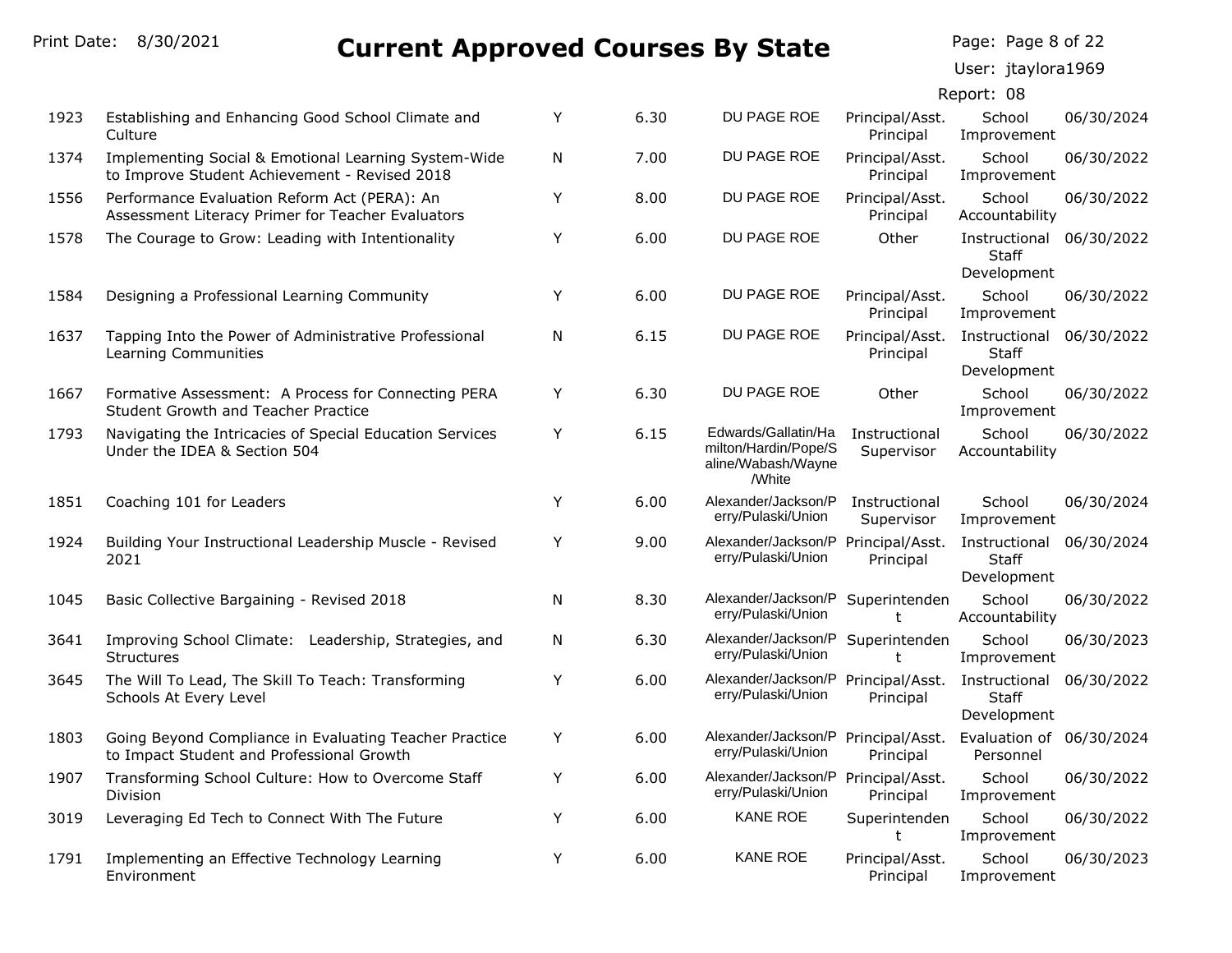|  | Page: Page 9 of 22 |  |  |  |
|--|--------------------|--|--|--|
|--|--------------------|--|--|--|

User: jtaylora1969

| 3838 | An Administrator's Guide To Your District's Technology<br>Department                                      | Y | 6.30 | <b>KANE ROE</b>                                  | Superintenden                | School<br>Improvement                 | 06/30/2024 |
|------|-----------------------------------------------------------------------------------------------------------|---|------|--------------------------------------------------|------------------------------|---------------------------------------|------------|
| 1367 | Youth Mental Health First Aid                                                                             | Y | 8.00 | <b>KANE ROE</b>                                  | Principal/Asst.<br>Principal | School<br>Improvement                 | 06/30/2025 |
| 3670 | Leading with Collective Efficacy: How to Empower Your<br>Schools to Thrive                                | Υ | 9.00 | <b>KANE ROE</b>                                  | Principal/Asst.<br>Principal | Instructional<br>Staff<br>Development | 06/30/2024 |
| 3688 | Skillful Leadership: Examination of Skills and Tasks<br>Involved in Improving Teaching and Learning       | Y | 6.15 | <b>KANE ROE</b>                                  | Principal/Asst.<br>Principal | School<br>Improvement                 | 06/30/2024 |
| 1373 | Leadership for Powerful Instruction                                                                       | N | 7.00 | <b>KANE ROE</b>                                  | Instructional<br>Supervisor  | Instructional<br>Staff<br>Development | 06/30/2025 |
| 1801 | Gathering Evidence During Observations and<br>Conferencing Using the Danielson Model (Revised 2016)       | Υ | 7.00 | <b>KANE ROE</b>                                  | Instructional<br>Supervisor  | School<br>Accountability              | 06/30/2023 |
| 3640 | Compassion Fatigue and Burnout: Is Your Staff At Risk?                                                    | Y | 6.00 | <b>KANE ROE</b>                                  | Principal/Asst.<br>Principal | School<br>Improvement                 | 06/30/2024 |
| 3765 | Empowering Staff & Student Learning Through Feedback-<br>What Real Feedback Needs to Be for Every Learner | Y | 6.30 | <b>KANE ROE</b>                                  | Principal/Asst.<br>Principal | Communicatio 06/30/2024<br>n Skills   |            |
| 1709 | Promoting Family / Community Engagement for Student<br><b>Success</b>                                     | Υ | 6.45 | <b>KANE ROE</b>                                  | Other                        | School<br>Improvement                 | 06/30/2023 |
| 1231 | School Security: A Proactive and Holistic Approach                                                        | Y | 6.00 | <b>KANE ROE</b>                                  | Principal/Asst.<br>Principal | School<br>Accountability              | 06/30/2023 |
| 1815 | Meeting Tips, Tools and Techniques to Achieve Results                                                     | Y | 7.00 | <b>KANE ROE</b>                                  | Principal/Asst.<br>Principal | Communicatio 06/30/2024<br>n Skills   |            |
| 3792 | Meeting Virtually: Tools for Success                                                                      | Y | 6.15 | IROQUOIS/KANKAK Director of Sp.<br>EE ROE        | Education                    | School<br>Improvement                 | 06/30/2024 |
| 3790 | Building Our Snap-Back: Teaching Resilience and<br>Successful Planning for Education and Leadership       | Y | 6.30 | IROQUOIS/KANKAK Principal/Asst.<br>EE ROE        | Principal                    | School<br>Improvement                 | 06/30/2024 |
| 3793 | Paraprofessionals Can Virtually Do Anything: What<br>Administrators Need to Learn & Know                  | Y | 6.00 | IROQUOIS/KANKAK Director of Sp.<br>EE ROE        | Education                    | Instructional<br>Staff<br>Development | 06/30/2024 |
| 1891 | Auditing Existing Co-Teaching Programs: Changes for<br><b>Student Success</b>                             | Y | 6.30 | IROQUOIS/KANKAK Principal/Asst.<br>EE ROE        | Principal                    | School<br>Accountability              | 06/30/2024 |
| 3704 | Creating A Trauma Informed School Culture                                                                 | Y | 6.00 | Henderson/Mercer/K Principal/Asst.<br>nox/Warren | Principal                    | School<br>Improvement                 | 06/30/2023 |
| 1898 | Planning for Continuous School Improvement with EBM<br>and ESSA                                           | N | 6.00 | Henderson/Mercer/K Principal/Asst.<br>nox/Warren | Principal                    | School<br>Improvement                 | 06/30/2021 |
| 3007 | Behavioral Health Toolkit PLC                                                                             | N | 6.40 | Henderson/Mercer/K Principal/Asst.<br>nox/Warren | Principal                    | School<br>Improvement                 | 06/30/2022 |
| 3727 | Proactively Dealing With Difficult Conversations: Bringing<br>Out The Best In People At Their Worst       | Y | 7.00 | <b>LAKE ROE</b>                                  | Principal/Asst.<br>Principal | Communicatio 06/30/2024<br>n Skills   |            |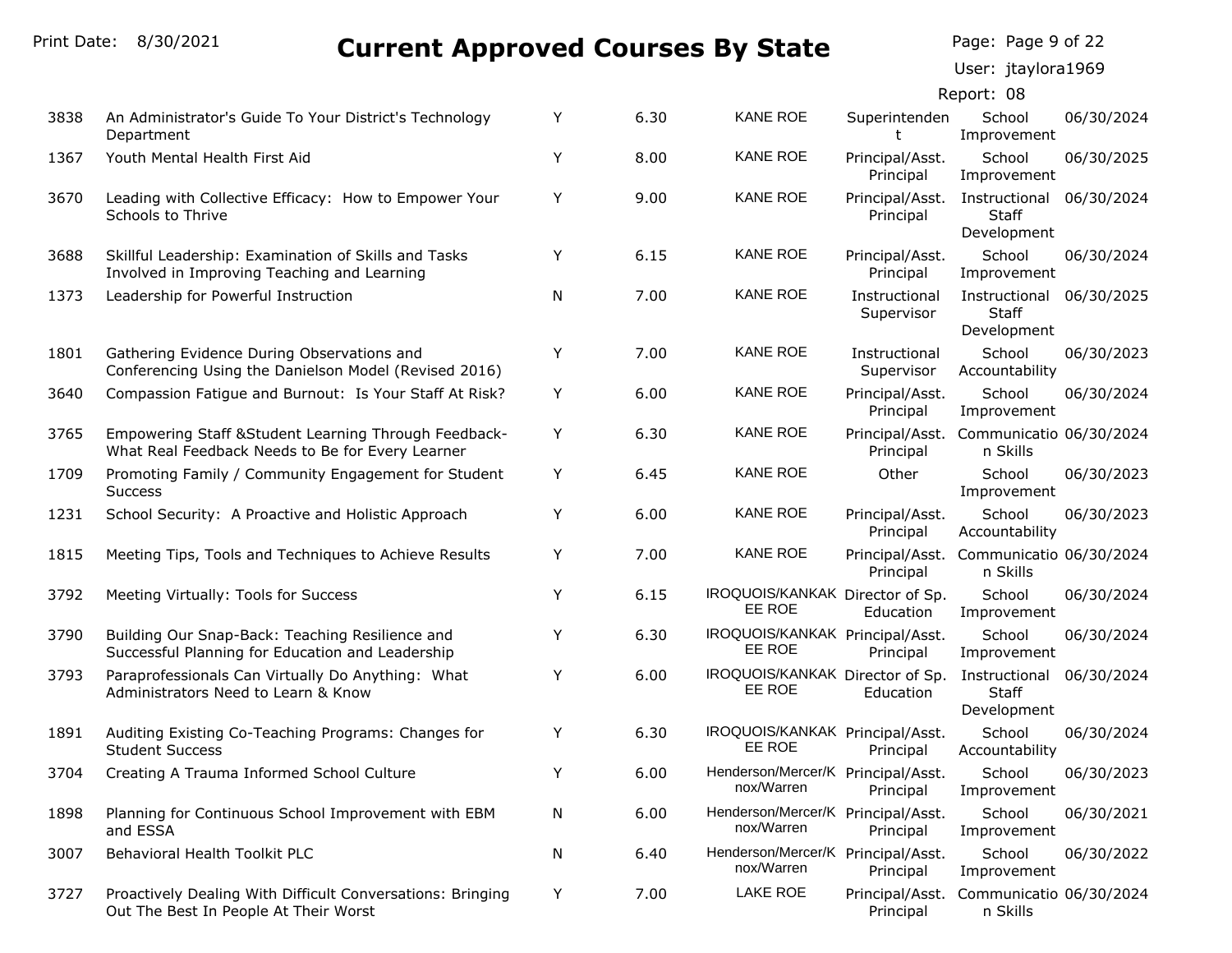Page: Page 10 of 22

User: jtaylora1969

| 3776 | Leading for Racial Equity                                                                              | Y | 6.00  | <b>LAKE ROE</b>                             | Principal/Asst.<br>Principal                          | School<br>Improvement                        | 06/30/2024 |
|------|--------------------------------------------------------------------------------------------------------|---|-------|---------------------------------------------|-------------------------------------------------------|----------------------------------------------|------------|
| 882  | Walk-Throughs, Mini-Evaluations and Classroom<br>Management - Revised 2021                             | Ν | 6.00  | LAKE ROE                                    | Principal/Asst.<br>Principal                          | Evaluation of 06/30/2024<br>Personnel        |            |
| 1055 | Classroom Instruction that Works: The Leadership<br>Perspective - Revised 2014                         | Ν | 6.00  | LAKE ROE                                    | Principal/Asst.<br>Principal                          | Instructional<br><b>Staff</b><br>Development | 06/30/2021 |
| 1414 | Communicating with Staff Regarding Performance<br>Assessments (Revised 2019)                           | Y | 6.30  | LAKE ROE                                    | Principal/Asst.<br>Principal                          | Evaluation of 06/30/2022<br>Personnel        |            |
| 1602 | Project CRISS for Administrators: Supervising and<br>Supporting Teachers Trained in Project CRISS      | Y | 12.00 | LAKE ROE                                    | Principal/Asst.<br>Principal                          | School<br>Improvement                        | 06/30/2021 |
| 1621 | Current Theory and Best Practice in the Education of<br>English Learners (ELs): An Introduction        | Y | 6.00  | LAKE ROE                                    | Principal/Asst.<br>Principal                          | School<br>Improvement                        | 06/30/2024 |
| 1641 | <b>Biliteracy for Administrators</b>                                                                   | Y | 10.30 | LAKE ROE                                    | Principal/Asst.<br>Principal                          | School<br>Improvement                        | 06/30/2022 |
| 1888 | History of Diverse Learning in Schools & Strategies for<br>Improving Outcomes for All Learners         | Y | 7.00  | LAKE ROE                                    | Principal/Asst.<br>Principal                          | School<br>Improvement                        | 06/30/2025 |
| 1916 | Promoting Teacher Effectiveness Through a Vision of<br><b>Effective Instruction</b>                    | Y | 7.00  | LAKE ROE                                    | Principal/Asst.<br>Principal                          | Instructional<br><b>Staff</b><br>Development | 06/30/2021 |
| 3775 | Designing and Evaluating an Instructional Coaching<br>Model at the School or District Level            | Y | 6.00  | LAKE ROE                                    | Principal/Asst.<br>Principal                          | School<br>Improvement                        | 06/30/2024 |
| 3671 | Developing Interview and Interrogation Skills: Reid Nine<br>Steps of Interrogation                     | Y | 6.30  | LAKE ROE                                    | Principal/Asst.<br>Principal                          | Communicatio 06/30/2022<br>n Skills          |            |
| 1069 | Seeking External Support: Developing Community<br>Partnerships to Improve Instructional Program - 2014 | N | 6.00  | LAKE ROE                                    | Principal/Asst. Public School 06/30/2021<br>Principal | Relations                                    |            |
| 1598 | Engaging Parents with Your Educational Technology<br>Program (including 1:1, BYOD & other mobile apps) | Y | 6.00  | LAKE ROE                                    | Principal/Asst. Public School 06/30/2022<br>Principal | Relations                                    |            |
| 1541 | Proactively Dealing w/ Difficult Conversations: Bringing<br>Out the Best in People At Their Worst-     | Y | 6.00  | LAKE ROE                                    | Principal/Asst. Communicatio 06/30/2023<br>Principal  | n Skills                                     |            |
| 1050 | Recognizing and Assisting Homeless Students: What<br>Administrators Need to Know - Revised 2011        | Y | 7.30  | <b>LAKE ROE</b>                             | Superintenden<br>t                                    | School<br>Accountability                     | 06/30/2024 |
| 1696 | Effective Intercultural Communication in a Globalizing<br>World                                        | Y | 6.00  | LAKE ROE                                    | Principal/Asst. Communicatio 06/30/2022<br>Principal  | n Skills                                     |            |
| 1902 | Student Mental Health Issues in Special Education                                                      | N | 6.00  | LAKE ROE                                    | Director of Sp.<br>Education                          | School<br>Accountability                     | 06/30/2025 |
| 1506 | Avoiding Due Process: Tips from the Trenches                                                           | Υ | 6.30  | LaSalle/Marshall/Put Director of Sp.<br>nam | Education                                             | Public School<br>Relations                   | 06/30/2024 |
| 1863 | Implementing Trauma Informed Practices in Schools                                                      | Y | 6.00  | MACON/PIATT ROE Principal/Asst.             | Principal                                             | Instructional<br><b>Staff</b><br>Development | 06/30/2024 |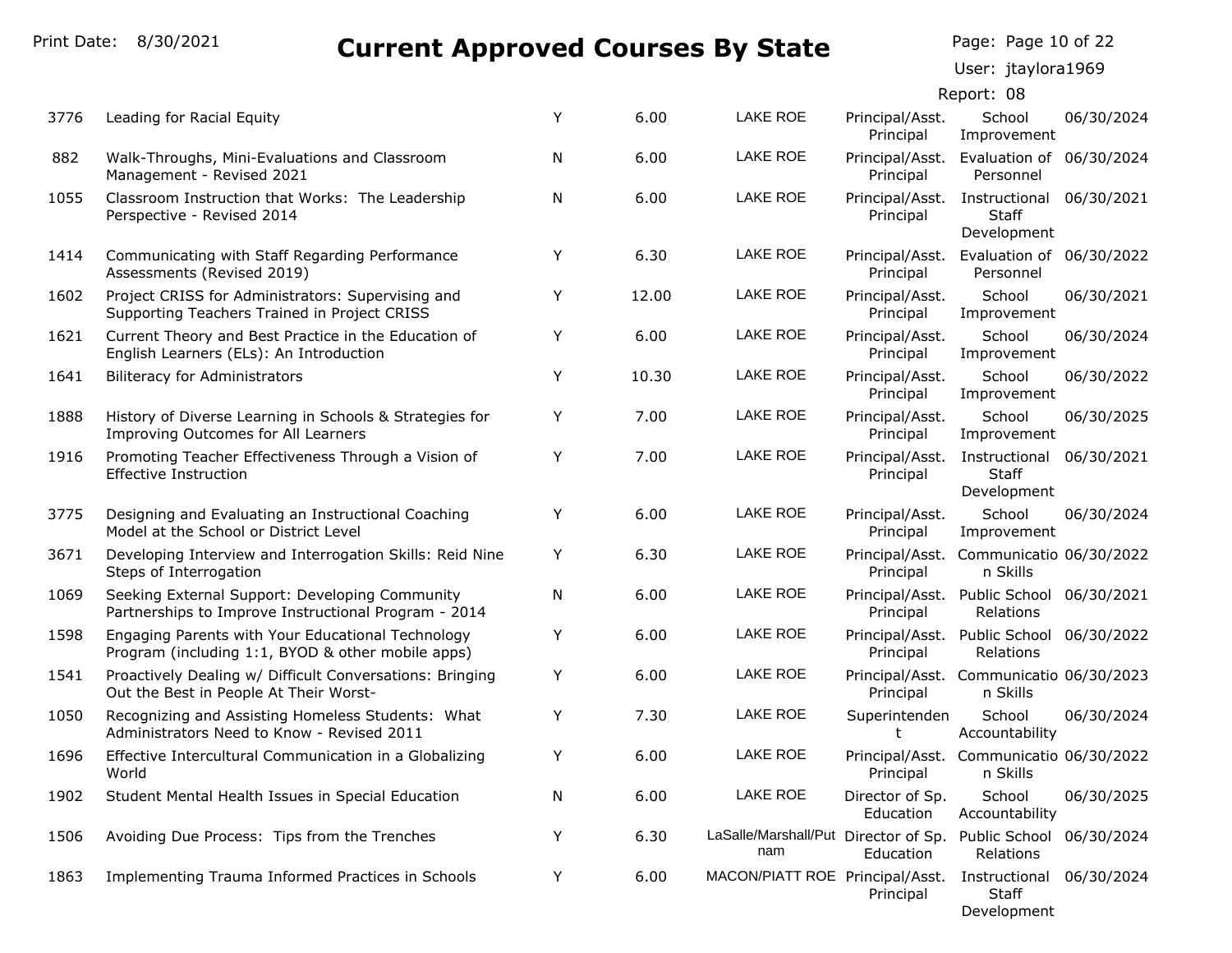Page: Page 11 of 22

User: jtaylora1969

| 1908 | Creating a Culture of Care Through Mindful Practice                                                     | Y | 6.00  | MACON/PIATT ROE Principal/Asst.           | Principal                    | School<br>Improvement                        | 06/30/2025 |
|------|---------------------------------------------------------------------------------------------------------|---|-------|-------------------------------------------|------------------------------|----------------------------------------------|------------|
| 3754 | Data Literacy to ensure Student Achievement through<br>School Improvement & Accountability              | Υ | 6.00  | MACON/PIATT ROE Principal/Asst.           | Principal                    | School<br>Improvement                        | 06/30/2024 |
| 3827 | Connecting Teacher Behaviors to Student Learning<br>through Evaluations                                 | N | 7.45  | <b>MADISON ROE</b>                        | Principal/Asst.<br>Principal | Evaluation of<br>Personnel                   | 06/30/2024 |
| 3697 | STEAMing It Up!- STEAM 101                                                                              | Y | 6.00  | Lee/Ogle/Whiteside                        | Principal/Asst.<br>Principal | School<br>Improvement                        | 06/30/2023 |
| 3696 | Illinois Transitional Math: All students ready for<br>postsecondary math courses in their field of stud | Υ | 6.00  | Lee/Ogle/Whiteside                        | Principal/Asst.<br>Principal | School<br>Improvement                        | 06/30/2023 |
| 3858 | Safety Site Assessment - Basic CPTED Principles                                                         | Υ | 6.00  | PEORIA ROE                                | Superintenden<br>t           | School<br>Improvement                        | 06/30/2025 |
| 932  | Culture Counts: Constructive Leadership that Promotes<br><b>Student Success</b>                         | N | 6.00  | PEORIA ROE                                | Principal/Asst.<br>Principal | School<br>Improvement                        | 06/30/2022 |
| 3795 | Self Care for Administrators: Your Brain is not your Boss                                               | N | 6.15  | ROCK ISLAND ROE                           | Other                        | School<br>Improvement                        | 06/30/2024 |
| 3730 | Power of Positive Leadership in Illinois Schools                                                        | Y | 6.30  | ST CLAIR ROE                              | Principal/Asst.<br>Principal | Instructional<br>Staff<br>Development        | 06/30/2023 |
| 3021 | Supporting and Evaluating Developmentally Appropriate<br>Practices                                      | Υ | 8.05  | Menard/Sangamon                           | Principal/Asst.<br>Principal | Instructional<br><b>Staff</b><br>Development | 06/30/2022 |
| 3738 | Utilizing KIDS Data                                                                                     | Y | 6.30  | Menard/Sangamon                           | Principal/Asst.<br>Principal | School<br>Improvement                        | 06/30/2025 |
| 3820 | KIDS: Equitable and Sustainable Evidenced-Based<br>Practices                                            | Y | 6.00  | Menard/Sangamon                           | Principal/Asst.<br>Principal | School<br>Improvement                        | 06/30/2025 |
| 1895 | How Data Demands Dual Credit for Everyone                                                               | Y | 6.00  | Menard/Sangamon                           | Principal/Asst.<br>Principal | School<br>Improvement                        | 06/30/2021 |
| 1890 | Postsecondary and Career Expectations (PaCE)<br>Framework: Are Your Students On PaCE to Thrive?         | Y | 6.00  | Menard/Sangamon                           | Principal/Asst.<br>Principal | School<br>Improvement                        | 06/30/2025 |
| 990  | Student Behavioral Threat Assessment                                                                    | Y | 14.00 | Menard/Sangamon                           | Other                        | School<br>Accountability                     | 06/30/2022 |
| 3700 | Administrators Guide to the Fundamentals of Health Life<br>Safety and Compliance                        | Υ | 7.00  | Mason/Tazewell/Woo Superintenden<br>dford | t                            | School<br>Accountability                     | 06/30/2023 |
| 3011 | Legislation, Acceleration, and Accountability: What<br>Administrators Need to Know                      | N | 6.30  | <b>VERMILION ROE</b>                      | Superintenden<br>t           | School<br>Accountability                     | 06/30/2022 |
| 881  | School Finance Made Easy for Every Administrator                                                        | Y | 6.00  | <b>WILL ROE</b>                           | Other                        | School<br>Accountability                     | 06/30/2024 |
| 3810 | School Leadership in a V.U.C.A. World: The New<br>Leadership Skill Needed to Navigate the Journey       | Y | 6.00  | <b>WILL ROE</b>                           | Principal/Asst.<br>Principal | Communicatio 06/30/2024<br>n Skills          |            |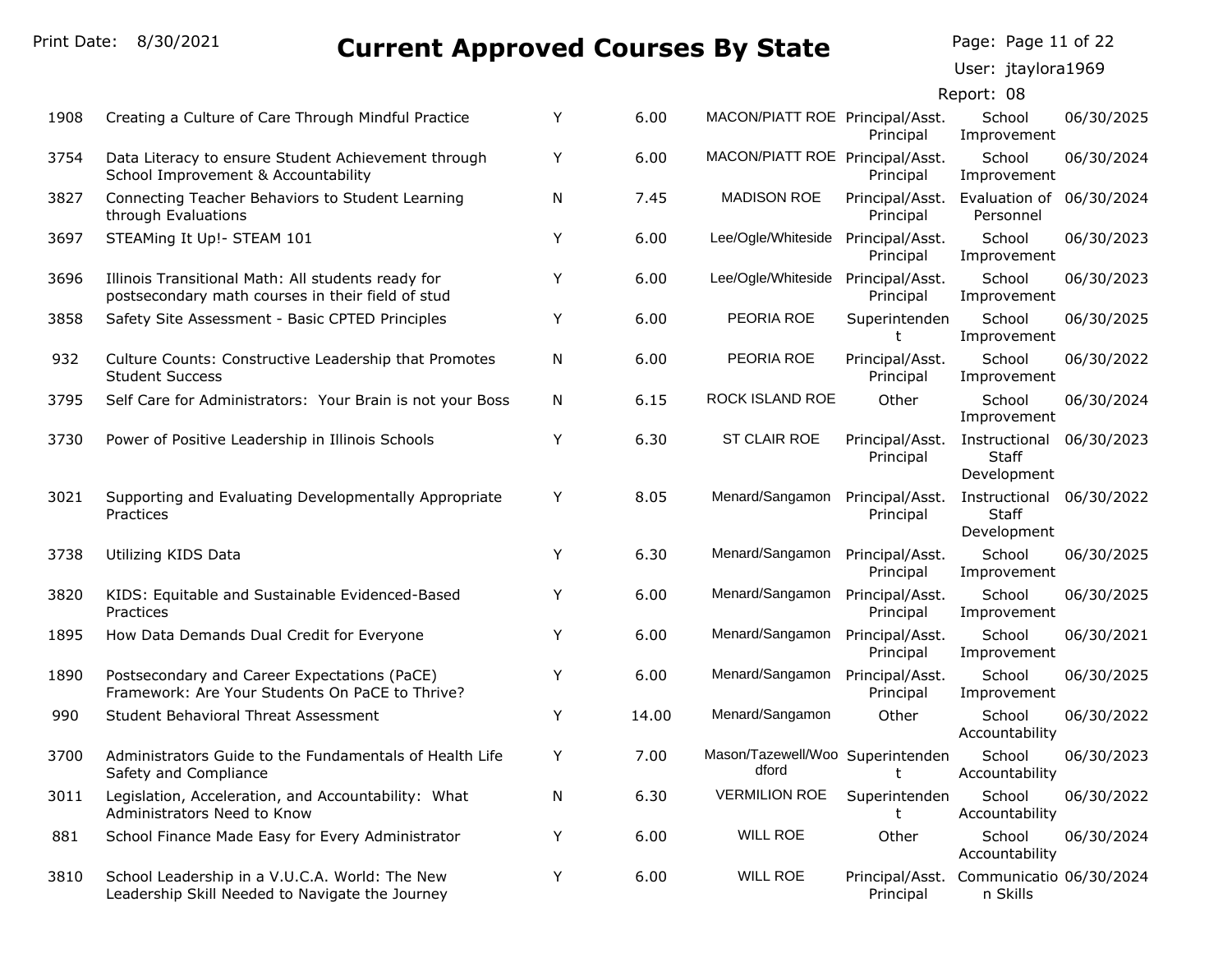Page: Page 12 of 22

User: jtaylora1969

|  |  | Report: |  | 08 |
|--|--|---------|--|----|
|--|--|---------|--|----|

| 1794 | Making Assessment and Instruction Indivisible:<br>Classroom Formative Assessment                        | Y | 6.00  | <b>WILL ROE</b>                                         | Principal/Asst.<br>Principal     | Instructional 06/30/2021<br>Staff<br>Development |            |
|------|---------------------------------------------------------------------------------------------------------|---|-------|---------------------------------------------------------|----------------------------------|--------------------------------------------------|------------|
| 1323 | Administration of Professional Growth Programs for<br>Interscholastic Athletic Programs - Revised 2020  | Y | 6.00  | <b>WILL ROE</b>                                         | Principal/Asst.<br>Principal     | Instructional<br>Staff<br>Development            | 06/30/2024 |
| 1778 | The Use of Restorative Practices in Schools                                                             | N | 6.00  | <b>WILL ROE</b>                                         | Principal/Asst.<br>Principal     | School<br>Improvement                            | 06/30/2022 |
| 3722 | School Law 101: Basic Information for Educators                                                         | Y | 6.30  | <b>WILL ROE</b>                                         | Principal/Asst.<br>Principal     | School<br>Improvement                            | 06/30/2024 |
| 1129 | Effective Communication Skills & Public Relations<br>Strategies for Success in Educational Leadership   | Υ | 6.30  | <b>WILL ROE</b>                                         | Superintenden Public School<br>t | Relations                                        | 06/30/2024 |
| 3856 | Leading For Equitable Postsecondary Outcomes Through<br>Continuous Improvement Cycles (OneGoal)         | N | 18.00 | <b>ISBE</b>                                             | Principal/Asst.<br>Principal     | School<br>Improvement                            | 06/30/2025 |
| 2000 | IL Performance Evaluation - Principal Evaluation Training<br>for Pre-Qualified Principal Evaluators     | Y | 15.00 | <b>ISBE</b>                                             | Principal/Asst.<br>Principal     | Evaluation of 06/30/2022<br>Personnel            |            |
| 2001 | Illinois Performance Evaluation - Teacher Evaluation<br>Training                                        | Y | 15.00 | <b>ISBE</b>                                             | Principal/Asst.<br>Principal     | Instructional<br>Staff<br>Development            | 06/30/2022 |
| 3000 | Illinois Performance Evaluation Retraining: Student<br>Growth                                           | N | 7.00  | <b>ISBE</b>                                             | Other                            | Evaluation of 06/30/2023<br>Personnel            |            |
| 427  | Multi-Hazard Emergency Planning for Illinois Schools:<br>Critical Incident Response Team - Updated 2011 | Y | 10.00 | <b>ISBE</b>                                             | Superintenden<br>t.              | School<br>Accountability                         | 06/30/2022 |
| 428  | Multi-Hazard Emergency Planning for IL Schools -<br>Developing a Plan to Test Emergency Operation Plans | Y | 25.00 | <b>ISBE</b>                                             | Superintenden<br>t               | School<br>Accountability                         | 06/30/2022 |
| 1646 | Using Domain 4 from the Framework for Teaching to<br>Develop a School's Professional Culture            | Y | 6.30  | Chicago Principals<br>and Administrators<br>Association | Principal/Asst.<br>Principal     | School<br>Accountability                         | 06/30/2021 |
| 3774 | Leadership for Effective Instruction in the "New Normal"<br>Teaching and Learning Environment           | Y | 6.30  | Chicago Principals<br>and Administrators<br>Association | Principal/Asst.<br>Principal     | Instructional<br><b>Staff</b><br>Development     | 06/30/2024 |
| 934  | The Practical Implementation of Data-Driven Instruction<br>and Interim Assessments - Part I             | N | 13.30 | Chicago Principals<br>and Administrators<br>Association | Principal/Asst.<br>Principal     | School<br>Improvement                            | 06/30/2023 |
| 1548 | Advanced Training in Using the Danielson Framework to<br><b>Conduct Teacher Observations</b>            | Y | 6.45  | Chicago Principals<br>and Administrators<br>Association | Principal/Asst.<br>Principal     | Evaluation of 06/30/2021<br>Personnel            |            |
| 837  | Building Capacity to Integrate Drug & Violence<br>Prevention Into the K-12 Curriculum - 2015            | Υ | 6.00  | Chicago Principals<br>and Administrators<br>Association | Principal/Asst.<br>Principal     | Instructional<br><b>Staff</b><br>Development     | 06/30/2022 |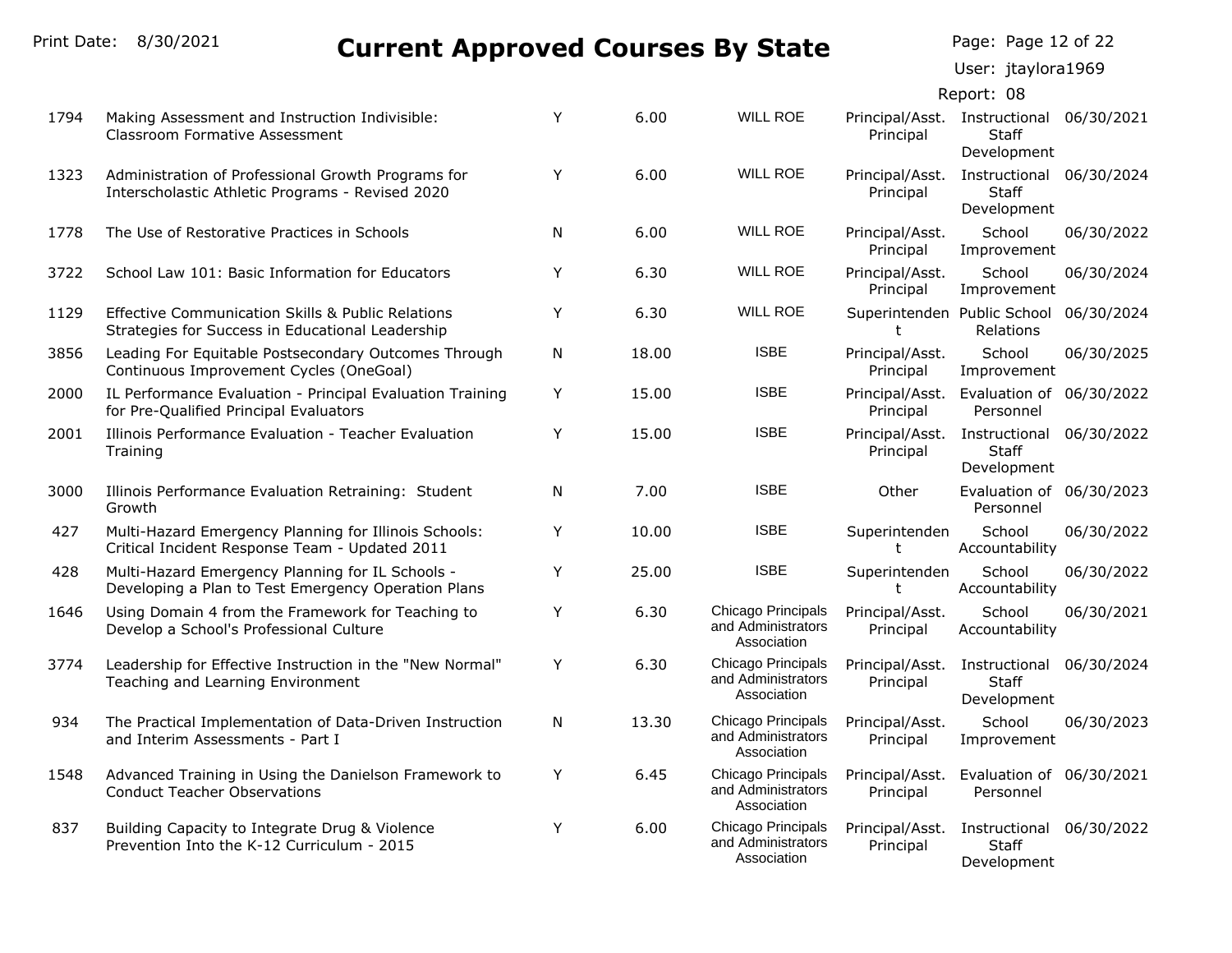Page: Page 13 of 22

#### User: jtaylora1969

| 913  | Building a Common Purpose and Vision for the School<br>Improvement Process - Revised 2016    | N | 6.45  | Chicago Principals<br>and Administrators<br>Association | Other                        | School<br>Improvement               | 06/30/2022 |
|------|----------------------------------------------------------------------------------------------|---|-------|---------------------------------------------------------|------------------------------|-------------------------------------|------------|
| 1166 | New Principal Induction: Launching with an Intentional<br>Entry Plan                         | N | 10.30 | Chicago Principals<br>and Administrators<br>Association | Principal/Asst.<br>Principal | Communicatio 06/30/2022<br>n Skills |            |
| 1628 | Principals as Learning Leaders: Facilitating Adult<br>Learning Teams for Student Achievement | N | 15.00 | Chicago Principals<br>and Administrators<br>Association | Principal/Asst.<br>Principal | School<br>Improvement               | 06/30/2022 |
| 1922 | Family Engagement and Student Attendance:<br>Meaningful, Ongoing Involvement in School       | Y | 6.00  | <b>Illinois Principals</b><br>Association               | Principal/Asst.<br>Principal | School<br>Improvement               | 06/30/2024 |
| 3818 | High School MTSS: A Path to Equity in Action                                                 | Y | 6.00  | <b>Illinois Principals</b><br>Association               | Principal/Asst.<br>Principal | School<br>Improvement               | 06/30/2024 |
| 3817 | Leading as a Connected Driver: Building Relationships<br>AND Driving Achievement             | Y | 6.00  | <b>Illinois Principals</b><br>Association               | Principal/Asst.<br>Principal | School<br>Improvement               | 06/30/2024 |
| 3819 | Leading an Equitable Learning Culture - Microcredential                                      | Y | 9.00  | <b>Illinois Principals</b><br>Association               | Principal/Asst.<br>Principal | School<br>Improvement               | 06/30/2024 |
| 3823 | The Assistant Principalship: Knowing Yourself, Your Role,<br>and How to Make an Impact       | Y | 6.00  | <b>Illinois Principals</b><br>Association               | Principal/Asst.<br>Principal | School<br>Improvement               | 06/30/2024 |
| 3824 | From Words to Action - Antiracism in Schools: Extending<br>the Conversation                  | Y | 6.00  | <b>Illinois Principals</b><br>Association               | Principal/Asst.<br>Principal | Communicatio 06/30/2024<br>n Skills |            |
| 3821 | Addressing Chronic Absenteeism Through Inclusive and<br>Equitable Practices for All          | Y | 6.00  | <b>Illinois Principals</b><br>Association               | Principal/Asst.<br>Principal | School<br>Improvement               | 06/30/2024 |
| 3836 | Advocating Personal Wellness - Micro credential                                              | Y | 9.30  | Illinois Principals<br>Association                      | Principal/Asst.<br>Principal | School<br>Improvement               | 06/30/2024 |
| 3839 | Implementing Social Wellness - Microcredential                                               | Y | 9.00  | <b>Illinois Principals</b><br>Association               | Principal/Asst.<br>Principal | School<br>Improvement               | 06/30/2024 |
| 3845 | Embedding a Culture of Student Centeredness -<br>Microcredential                             | Y | 9.00  | <b>Illinois Principals</b><br>Association               | Principal/Asst.<br>Principal | School<br>Improvement               | 06/30/2025 |
| 3852 | Coaching: Why YOU and Every Leader Deserve a<br>Learning Partner                             | Y | 6.00  | <b>Illinois Principals</b><br>Association               | Principal/Asst.<br>Principal | Communicatio 06/30/2025<br>n Skills |            |
| 3854 | Empowering a Collaborative Leadership Culture -<br>Microcredential                           | Υ | 9.00  | <b>Illinois Principals</b><br>Association               | Principal/Asst.<br>Principal | School<br>Improvement               | 06/30/2025 |
| 3834 | Growing Through Personal Reflection - Microcredential                                        | Y | 9.00  | <b>Illinois Principals</b><br>Association               | Principal/Asst.<br>Principal | School<br>Improvement               | 06/30/2024 |
| 3846 | Exemplifying Student Centeredness - Microcredential                                          | Y | 9.00  | <b>Illinois Principals</b><br>Association               | Principal/Asst.<br>Principal | School<br>Improvement               | 06/30/2025 |
| 3853 | Exemplifying a Collaborative Leadership - Microcredential                                    | Y | 9.00  | <b>Illinois Principals</b><br>Association               | Principal/Asst.<br>Principal | School<br>Improvement               | 06/30/2025 |
| 3710 | <b>Building School Leader Network</b>                                                        | Y | 6.00  | <b>Illinois Principals</b><br>Association               | Principal/Asst.<br>Principal | Communicatio 06/30/2023<br>n Skills |            |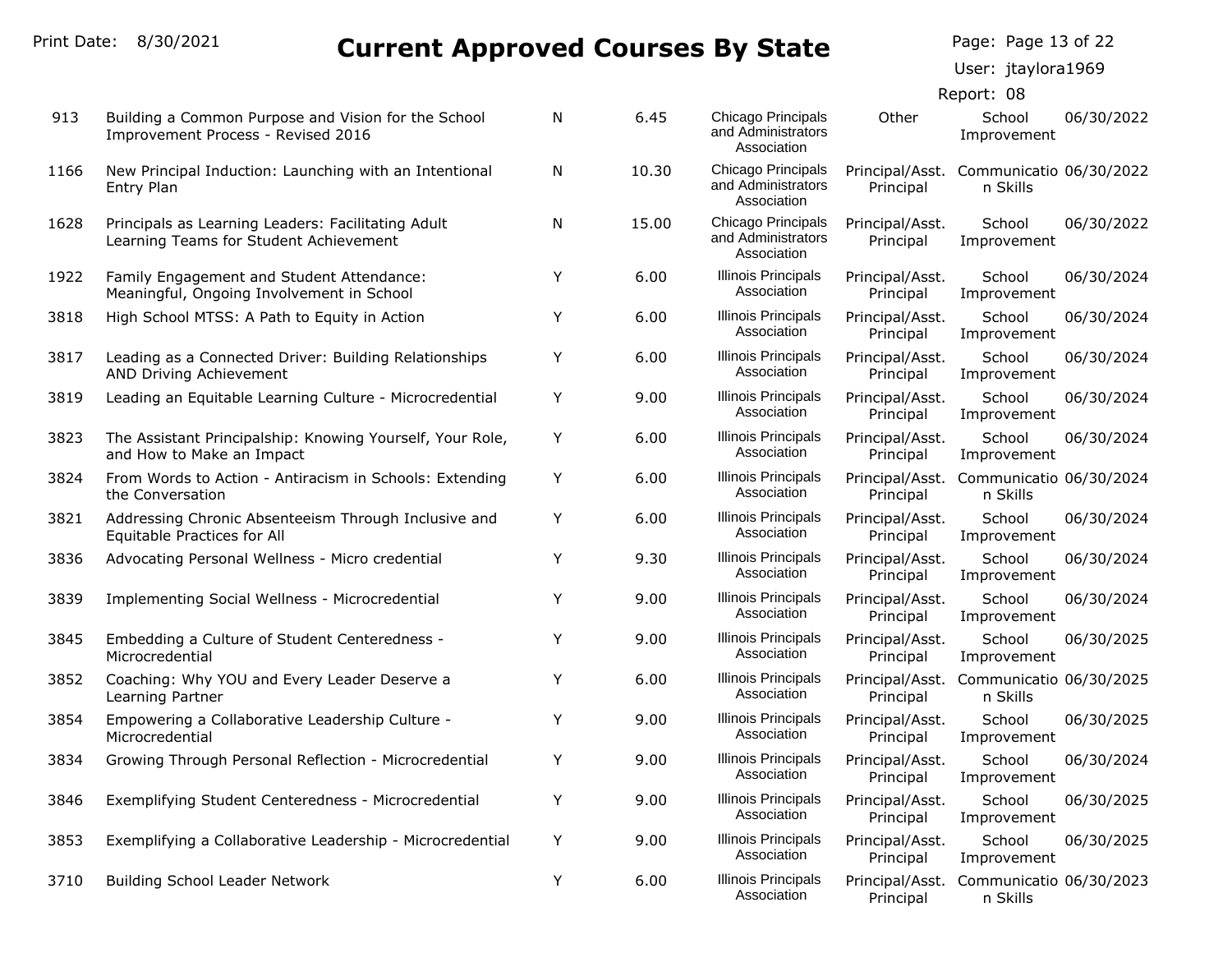Page: Page 14 of 22

User: jtaylora1969

| 3711 | Launching School Leader Network                                                                         | Y | 6.00 | <b>Illinois Principals</b><br>Association | Principal                    | Principal/Asst. Communicatio 06/30/2023<br>n Skills |            |
|------|---------------------------------------------------------------------------------------------------------|---|------|-------------------------------------------|------------------------------|-----------------------------------------------------|------------|
| 3713 | Driving Vision and Mission - Microcredential                                                            | Y | 9.00 | <b>Illinois Principals</b><br>Association | Principal                    | Principal/Asst. Communicatio 06/30/2023<br>n Skills |            |
| 3714 | Leading a Vision and Mission - Microcredential                                                          | Y | 9.00 | <b>Illinois Principals</b><br>Association | Principal/Asst.<br>Principal | School<br>Improvement                               | 06/30/2023 |
| 3715 | The School Leader Paradigm: Becoming (While Doing)                                                      | Y | 7.00 | <b>Illinois Principals</b><br>Association | Principal/Asst.<br>Principal | School<br>Improvement                               | 06/30/2023 |
| 3717 | The School Leader Paradigm: Doing                                                                       | Y | 7.00 | <b>Illinois Principals</b><br>Association | Principal/Asst.<br>Principal | School<br>Improvement                               | 06/30/2023 |
| 3840 | Nurturing a Culture of Wellness - Microcredential                                                       | Y | 9.00 | <b>Illinois Principals</b><br>Association | Principal/Asst.<br>Principal | School<br>Improvement                               | 06/30/2024 |
| 1589 | Understanding Demographic Changes in Illinois and<br>Their Impact on Schools (rev 2021)                 | Y | 6.00 | <b>Illinois Principals</b><br>Association | Principal/Asst.<br>Principal | Public School<br>Relations                          | 06/30/2024 |
| 3724 | Driving a Culture of Service - Microcredential                                                          | Y | 9.00 | <b>Illinois Principals</b><br>Association | Principal/Asst.<br>Principal | Public School<br>Relations                          | 06/30/2023 |
| 3728 | Disruptive Innovation: Unlock Your School's Potential!                                                  | Y | 7.30 | <b>Illinois Principals</b><br>Association | Principal/Asst.<br>Principal | School<br>Improvement                               | 06/30/2024 |
| 3739 | Leading Alignment Within the Birth-to-Third-Grade<br>Continuum                                          | Y | 6.00 | <b>Illinois Principals</b><br>Association | Principal/Asst.<br>Principal | School<br>Improvement                               | 06/30/2024 |
| 3740 | Implementing Data-Driven Decision Making -<br>Microcredential                                           | Υ | 9.00 | <b>Illinois Principals</b><br>Association | Principal/Asst.<br>Principal | School<br>Improvement                               | 06/30/2024 |
| 3763 | Leading Data Literacy - Microcredential                                                                 | Υ | 9.00 | <b>Illinois Principals</b><br>Association | Principal/Asst.<br>Principal | School<br>Improvement                               | 06/30/2024 |
| 3764 | Managing Data Literacy Systems - Microcredential                                                        | Y | 9.00 | <b>Illinois Principals</b><br>Association | Principal/Asst.<br>Principal | School<br>Improvement                               | 06/30/2024 |
| 3767 | Professional Learning Communities (PLC) & Response to<br>Intervention (RTI) for Experienced PLC Leaders | Y | 6.00 | <b>Illinois Principals</b><br>Association | Principal/Asst.<br>Principal | School<br>Improvement                               | 06/30/2024 |
| 3768 | Meeting All Academic Needs - Micro credential                                                           | Y | 9.00 | <b>Illinois Principals</b><br>Association | Principal/Asst.<br>Principal | School<br>Improvement                               | 06/30/2024 |
| 3781 | Resilience in the School Community                                                                      | Y | 6.00 | <b>Illinois Principals</b><br>Association | Principal/Asst.<br>Principal | School<br>Improvement                               | 06/30/2024 |
| 3015 | Trauma Responsive Practices: Learning, Leading, and<br>Connecting                                       | Y | 6.00 | <b>Illinois Principals</b><br>Association | Principal/Asst.<br>Principal | Instructional<br><b>Staff</b><br>Development        | 06/30/2022 |
| 1031 | How to Lead Change in a Change Resistant Environment<br>- Revised 2021                                  | Y | 6.00 | <b>Illinois Principals</b><br>Association | Principal/Asst.<br>Principal | Communicatio 06/30/2024<br>n Skills                 |            |
| 3723 | Leading Change in Your School: Turning Short-Term<br>Wins into Long-Term Success                        | Y | 6.00 | <b>Illinois Principals</b><br>Association | Principal/Asst.<br>Principal | School<br>Improvement                               | 06/30/2023 |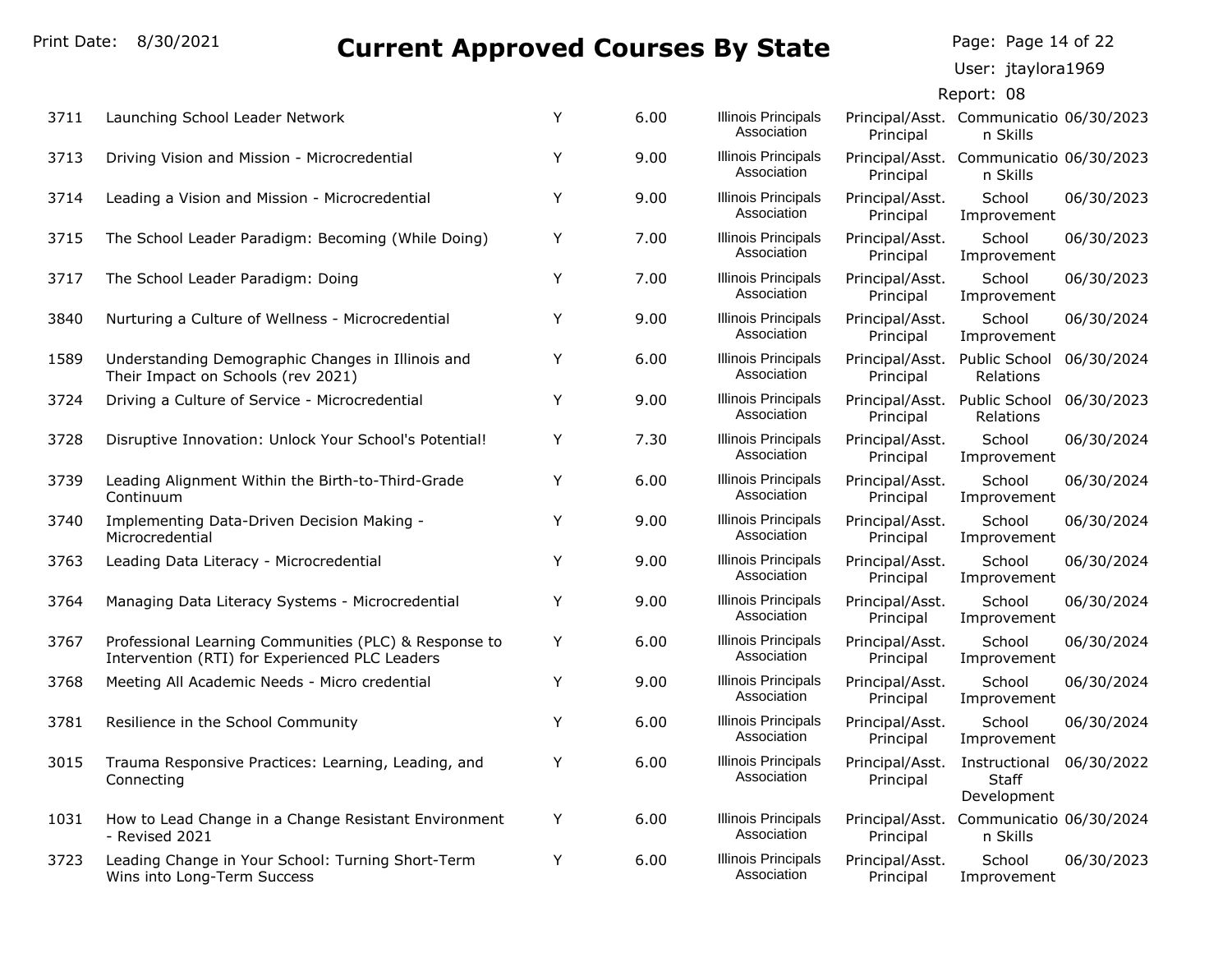Page: Page 15 of 22

User: jtaylora1969

| 3726 | Leading and Promoting Tolerance - Microcredential                                                 | Y | 9.00 | <b>Illinois Principals</b><br>Association | Principal                    | Principal/Asst. Public School 06/30/2023<br>Relations   |            |
|------|---------------------------------------------------------------------------------------------------|---|------|-------------------------------------------|------------------------------|---------------------------------------------------------|------------|
| 3735 | Leading Equity Work in a Majority White School                                                    | Y | 6.00 | <b>Illinois Principals</b><br>Association | Principal/Asst.<br>Principal | Instructional 06/30/2024<br>Staff<br>Development        |            |
| 3736 | Leading Powerful Task Design: Rigorous & Engaging<br>Tasks to Level Up Instruction in Your School | Y | 6.00 | <b>Illinois Principals</b><br>Association | Principal/Asst.<br>Principal | Instructional 06/30/2024<br><b>Staff</b><br>Development |            |
| 3741 | Mastering Self-Leadership: Achieving Personal Excellence<br>for School Excellence                 | Y | 6.00 | <b>Illinois Principals</b><br>Association | Principal/Asst.<br>Principal | Communicatio 06/30/2024<br>n Skills                     |            |
| 3742 | Student Athletic Programs & SEL: Advanced<br>Implementation (Course 2)                            | Y | 7.30 | <b>Illinois Principals</b><br>Association | Principal/Asst.<br>Principal | School<br>Improvement                                   | 06/30/2024 |
| 3743 | Creating a Results-Oriented Learning Culture<br>(Microcredential)                                 | Υ | 9.00 | <b>Illinois Principals</b><br>Association | Principal/Asst.<br>Principal | School<br>Improvement                                   | 06/30/2024 |
| 3744 | Providing Effective Instruction (Microcredential)                                                 | Υ | 9.00 | <b>Illinois Principals</b><br>Association | Principal/Asst.<br>Principal | Instructional<br>Staff<br>Development                   | 06/30/2024 |
| 3759 | Fostering a Data Literacy Culture - Microcredential                                               | Υ | 9.00 | <b>Illinois Principals</b><br>Association | Principal/Asst.<br>Principal | School<br>Improvement                                   | 06/30/2024 |
| 3725 | Valuing and Celebrating Traditions - Microcredential                                              | Y | 9.00 | <b>Illinois Principals</b><br>Association | Principal/Asst.<br>Principal | Public School<br>Relations                              | 06/30/2024 |
| 744  | The Future of Leadership - Technology and the School<br>Leader                                    | Y | 7.30 | <b>Illinois Principals</b><br>Association | Principal/Asst.<br>Principal | School<br>Improvement                                   | 06/30/2022 |
| 1489 | Implement the Common Core Standards with a<br>Standards-Based Assessment and Reporting System     | Y | 6.00 | <b>Illinois Principals</b><br>Association | Principal/Asst.<br>Principal | School<br>Improvement                                   | 06/30/2024 |
| 1681 | The School Leader as Coach and Evaluator rev2020                                                  | Υ | 6.00 | <b>Illinois Principals</b><br>Association | Principal/Asst.<br>Principal | Communicatio 06/30/2024<br>n Skills                     |            |
| 1686 | How to Design Valid, Reliable, Credible Classroom Level<br>Assessments                            | Y | 6.00 | <b>Illinois Principals</b><br>Association | Principal/Asst.<br>Principal | Evaluation of 06/30/2022<br>Personnel                   |            |
| 1812 | What Connected Educators Do Differently (Rev. 2020)                                               | Υ | 6.00 | <b>Illinois Principals</b><br>Association | Principal/Asst.<br>Principal | Instructional<br><b>Staff</b><br>Development            | 06/30/2024 |
| 1871 | Data Literacy: Using Information to Improve Student<br>Outcomes rev2020                           | Y | 6.00 | <b>Illinois Principals</b><br>Association | Principal/Asst.<br>Principal | School<br>Improvement                                   | 06/30/2024 |
| 1884 | Essential Leadership Strategies for Adopting the Pyramid<br>Model with Fidelity (Rev. 2021)       | Y | 6.00 | <b>Illinois Principals</b><br>Association | Principal/Asst.<br>Principal | Instructional<br><b>Staff</b><br>Development            | 06/30/2024 |
| 1917 | ESSA: School Accountability Under Illinois' Plan -<br>Revised 2021                                | Y | 6.00 | <b>Illinois Principals</b><br>Association | Principal/Asst.<br>Principal | School<br>Accountability                                | 06/30/2024 |
| 1920 | Developing a Professional Learning Organization (PLO)<br>for Increasing School Success Under ESSA | Y | 6.00 | <b>Illinois Principals</b><br>Association | Principal/Asst.<br>Principal | School<br>Accountability                                | 06/30/2022 |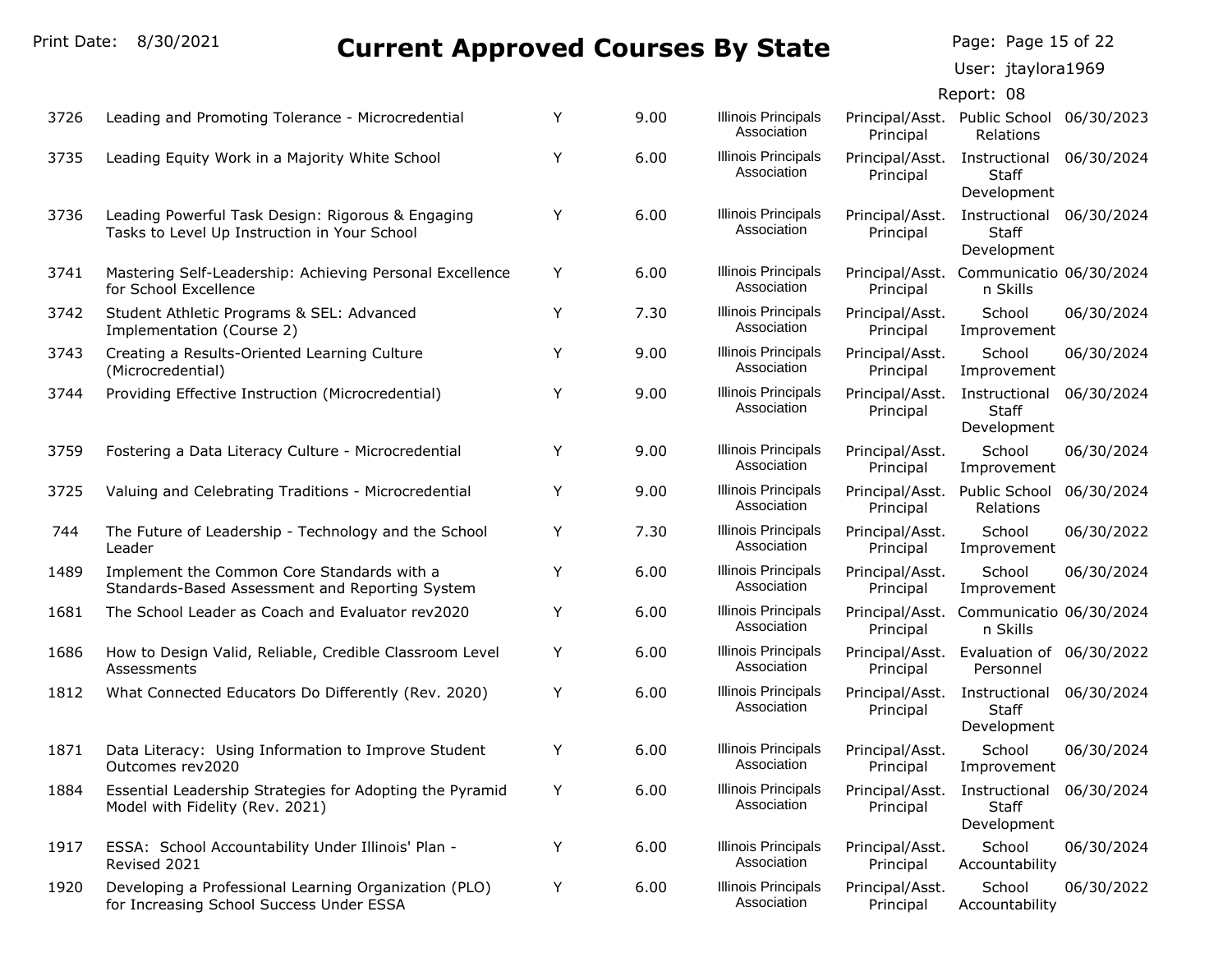Page: Page 16 of 22

User: jtaylora1969

| 3787 | Building External Relationships - Microcredential                               | Y | 9.00 | <b>Illinois Principals</b><br>Association | Principal/Asst.<br>Principal | School<br>Improvement                 | 06/30/2024 |
|------|---------------------------------------------------------------------------------|---|------|-------------------------------------------|------------------------------|---------------------------------------|------------|
| 3788 | Building Personal Relationships - Microcredential                               | Y | 9.00 | <b>Illinois Principals</b><br>Association | Principal/Asst.<br>Principal | School<br>Improvement                 | 06/30/2024 |
| 3796 | Assessing Threats - Microcredential                                             | Y | 9.00 | <b>Illinois Principals</b><br>Association | Principal/Asst.<br>Principal | School<br>Improvement                 | 06/30/2024 |
| 3784 | Building Internal Relationships - Microcredential                               | Y | 9.00 | <b>Illinois Principals</b><br>Association | Principal/Asst.<br>Principal | School<br>Improvement                 | 06/30/2024 |
| 3785 | Promoting Collaborative Instruction - Microcredential                           | Y | 9.00 | <b>Illinois Principals</b><br>Association | Principal/Asst.<br>Principal | School<br>Improvement                 | 06/30/2024 |
| 3786 | Ensuring Instruction Alignment - Microcredential                                | Y | 9.00 | <b>Illinois Principals</b><br>Association | Principal/Asst.<br>Principal | School<br>Improvement                 | 06/30/2024 |
| 3798 | Leading a Culture of Safety - Microcredential                                   | Υ | 9.00 | <b>Illinois Principals</b><br>Association | Principal/Asst.<br>Principal | School<br>Improvement                 | 06/30/2024 |
| 3803 | Ensuring Curriculum Alignment - Microcredential                                 | Y | 9.00 | <b>Illinois Principals</b><br>Association | Principal/Asst.<br>Principal | School<br>Improvement                 | 06/30/2024 |
| 3804 | Creating a Learning-Focused Curriculum -<br>Microcredential                     | Υ | 9.00 | <b>Illinois Principals</b><br>Association | Principal/Asst.<br>Principal | School<br>Improvement                 | 06/30/2024 |
| 3815 | Exemplifying Equitable Behavior- Microcredential                                | Υ | 9.00 | <b>Illinois Principals</b><br>Association | Principal/Asst.<br>Principal | School<br>Improvement                 | 06/30/2024 |
| 3816 | Constructing and Growing Equity - Microcredential                               | Υ | 9.00 | <b>Illinois Principals</b><br>Association | Principal/Asst.<br>Principal | School<br>Improvement                 | 06/30/2024 |
| 3805 | The Art and Science of Communication for School<br>Leaders                      | Y | 6.00 | <b>Illinois Principals</b><br>Association | Principal/Asst.<br>Principal | School<br>Improvement                 | 06/30/2024 |
| 3812 | How Taking Care of Yourself Can Transform Your School<br>Culture                | Y | 6.00 | <b>Illinois Principals</b><br>Association | Principal/Asst.<br>Principal | School<br>Improvement                 | 06/30/2024 |
| 3806 | Super Systems to Recover Learning Loss                                          | Y | 6.00 | <b>Illinois Principals</b><br>Association | Principal/Asst.<br>Principal | School<br>Improvement                 | 06/30/2024 |
| 3832 | Creating a Culture of Self-Reflection - Microcredential                         | Y | 9.00 | <b>Illinois Principals</b><br>Association | Principal/Asst.<br>Principal | School<br>Improvement                 | 06/30/2024 |
| 3849 | Changing School Culture Through the Teacher Evaluation<br>Process               | Y | 6.00 | <b>Illinois Principals</b><br>Association | Principal/Asst.<br>Principal | Evaluation of 06/30/2025<br>Personnel |            |
| 1159 | Leadership Capacity Through Teacher Leaders - Revised<br>2014                   | Y | 6.30 | <b>Illinois Principals</b><br>Association | Principal/Asst.<br>Principal | School<br>Improvement                 | 06/30/2024 |
| 1245 | Improving Teaching and Learning through Learning<br>Walkthroughs                | Y | 6.00 | <b>Illinois Principals</b><br>Association | Principal/Asst.<br>Principal | Instructional<br>Staff<br>Development | 06/30/2021 |
| 1250 | Conducting Effective Professional Conversations with<br>Teachers - Revised 2021 | Y | 6.00 | <b>Illinois Principals</b><br>Association | Principal/Asst.<br>Principal | Communicatio 06/30/2024<br>n Skills   |            |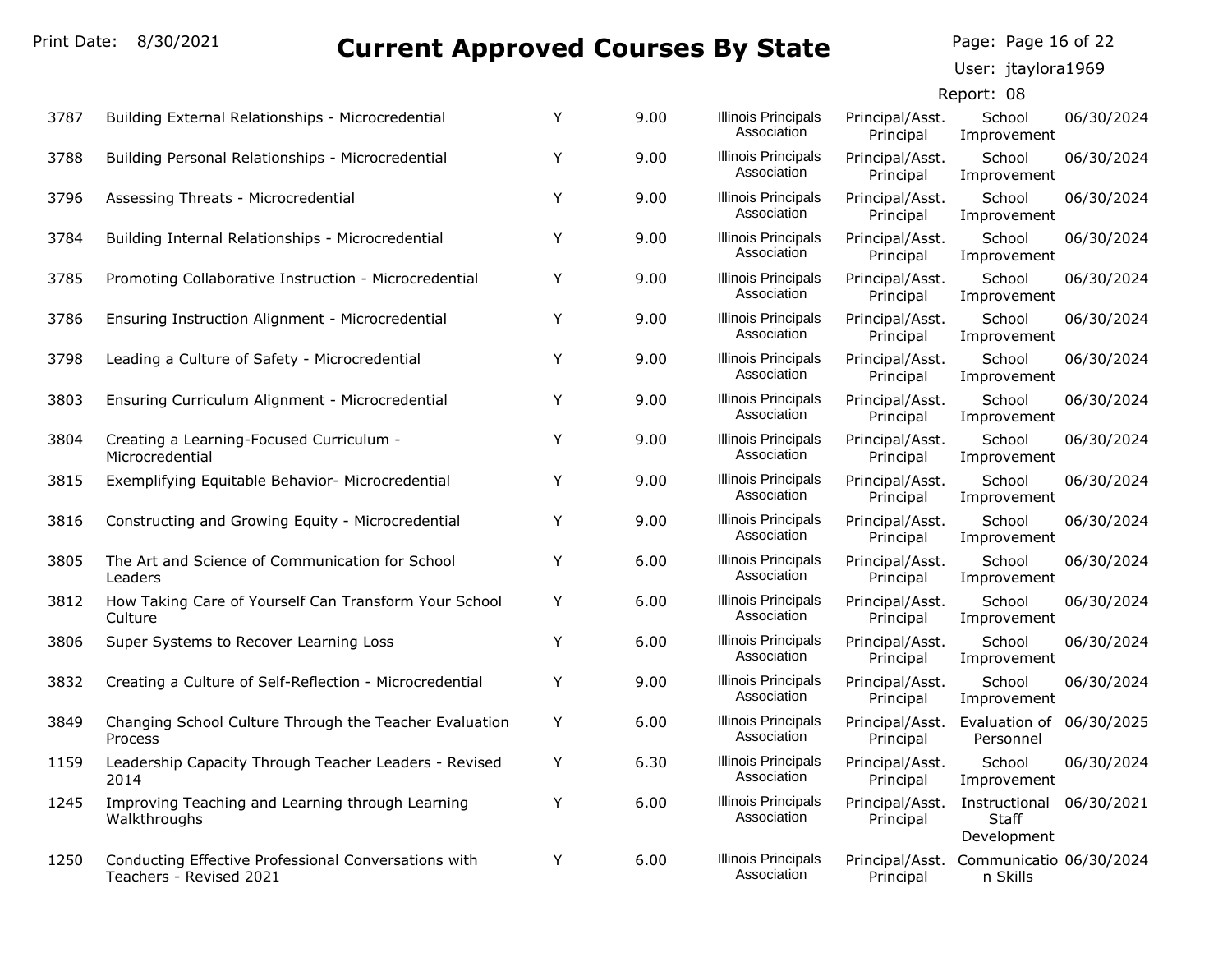Page: Page 17 of 22

User: jtaylora1969

| 1257 | Bullying, Harassment and Intimidation: 21st Century<br>Issues & Solutions - Revised 2021               | Y | 6.00 | <b>Illinois Principals</b><br>Association | Principal/Asst.<br>Principal | School<br>Improvement                               | 06/30/2024 |
|------|--------------------------------------------------------------------------------------------------------|---|------|-------------------------------------------|------------------------------|-----------------------------------------------------|------------|
| 1554 | The Principal: Building a Staff, Establishing a Climate,<br>Leading Achievement                        | Y | 6.00 | <b>Illinois Principals</b><br>Association | Principal                    | Principal/Asst. Communicatio 06/30/2024<br>n Skills |            |
| 1560 | Responding to Crisis: Attending to Mental Health and<br>Wellness in Schools Today - Rev 2021           | Y | 6.00 | <b>Illinois Principals</b><br>Association | Principal/Asst.<br>Principal | School<br>Improvement                               | 06/30/2024 |
| 1566 | Difficult Conversations: How to Discuss Crucial Issues to<br>Improve Relationships and Performance     | Y | 6.00 | <b>Illinois Principals</b><br>Association | Principal                    | Principal/Asst. Communicatio 06/30/2024<br>n Skills |            |
| 1582 | Raising Reading Achievement in the New Age of<br>Assessment                                            | Y | 6.00 | <b>Illinois Principals</b><br>Association | Principal/Asst.<br>Principal | Instructional 06/30/2021<br>Staff<br>Development    |            |
| 1591 | Transforming, Leading, Caring - The TLC Principal -<br>Revised 2021                                    | Y | 6.00 | <b>Illinois Principals</b><br>Association | Principal/Asst.<br>Principal | School<br>Improvement                               | 06/30/2024 |
| 1638 | Safe Schools: Bullying Prevention                                                                      | Y | 6.00 | <b>Illinois Principals</b><br>Association | Principal/Asst.<br>Principal | School<br>Improvement                               | 06/30/2021 |
| 1668 | Pursuing Instructional Excellence - Revised 2021                                                       | Υ | 6.00 | <b>Illinois Principals</b><br>Association | Principal                    | Principal/Asst. Evaluation of<br>Personnel          | 06/30/2024 |
| 1684 | Assessment of Young Learners in PreK and K: What<br>Works Best?                                        | Υ | 6.00 | <b>Illinois Principals</b><br>Association | Principal/Asst.<br>Principal | School<br>Improvement                               | 06/30/2021 |
| 1805 | The Evolution of Education: Shifting from Traditional<br>Classrooms to Personalized Learning rev 2020  | Υ | 6.00 | <b>Illinois Principals</b><br>Association | Principal/Asst.<br>Principal | Instructional<br>Staff<br>Development               | 06/30/2024 |
| 1806 | Develop an Effective Teaching and Learning Culture -<br>Revised 2020                                   | Y | 6.00 | <b>Illinois Principals</b><br>Association | Principal/Asst.<br>Principal | School<br>Improvement                               | 06/30/2023 |
| 1859 | Understanding and Supporting Instructional Coaching: A<br>Toolkit for Administrators - revised 2021    | Y | 6.00 | <b>Illinois Principals</b><br>Association | Principal/Asst.<br>Principal | Instructional 06/30/2024<br>Staff<br>Development    |            |
| 1872 | Successful Leadership: Productive, Balanced and<br>Sustained rev2020                                   | Y | 6.00 | <b>Illinois Principals</b><br>Association | Principal/Asst.<br>Principal | Instructional<br>Staff<br>Development               | 06/30/2024 |
| 1873 | Creating a Culture of Respect: Strategies to Boost<br>Student Engagement & Motivation - Revised 2021   | Y | 6.00 | <b>Illinois Principals</b><br>Association | Principal/Asst.<br>Principal | School<br>Improvement                               | 06/30/2024 |
| 1874 | Equity and Racial Literacy for School Leaders and Staff<br>to Maximize Student Learning                | Y | 6.00 | <b>Illinois Principals</b><br>Association | Principal/Asst.<br>Principal | Instructional<br>Staff<br>Development               | 06/30/2024 |
| 1883 | Introduction to the Early Childhood Environment Rating<br>Scale - 3rd Edition (ECERS-3) - Revised 2021 | Y | 6.00 | <b>Illinois Principals</b><br>Association | Principal/Asst.<br>Principal | School<br>Accountability                            | 06/30/2024 |
| 1893 | The Foundation of MTSS (Multi-Tiered System of<br>Supports) in Early Learning Environments             | Y | 6.00 | Illinois Principals<br>Association        | Principal/Asst.<br>Principal | School<br>Improvement                               | 06/30/2024 |
| 1903 | PSAT/SAT Dive Into Data: Using Your Students' Scores<br>to Drive School Improvement                    | Y | 6.00 | <b>Illinois Principals</b><br>Association | Principal/Asst.<br>Principal | School<br>Improvement                               | 06/30/2021 |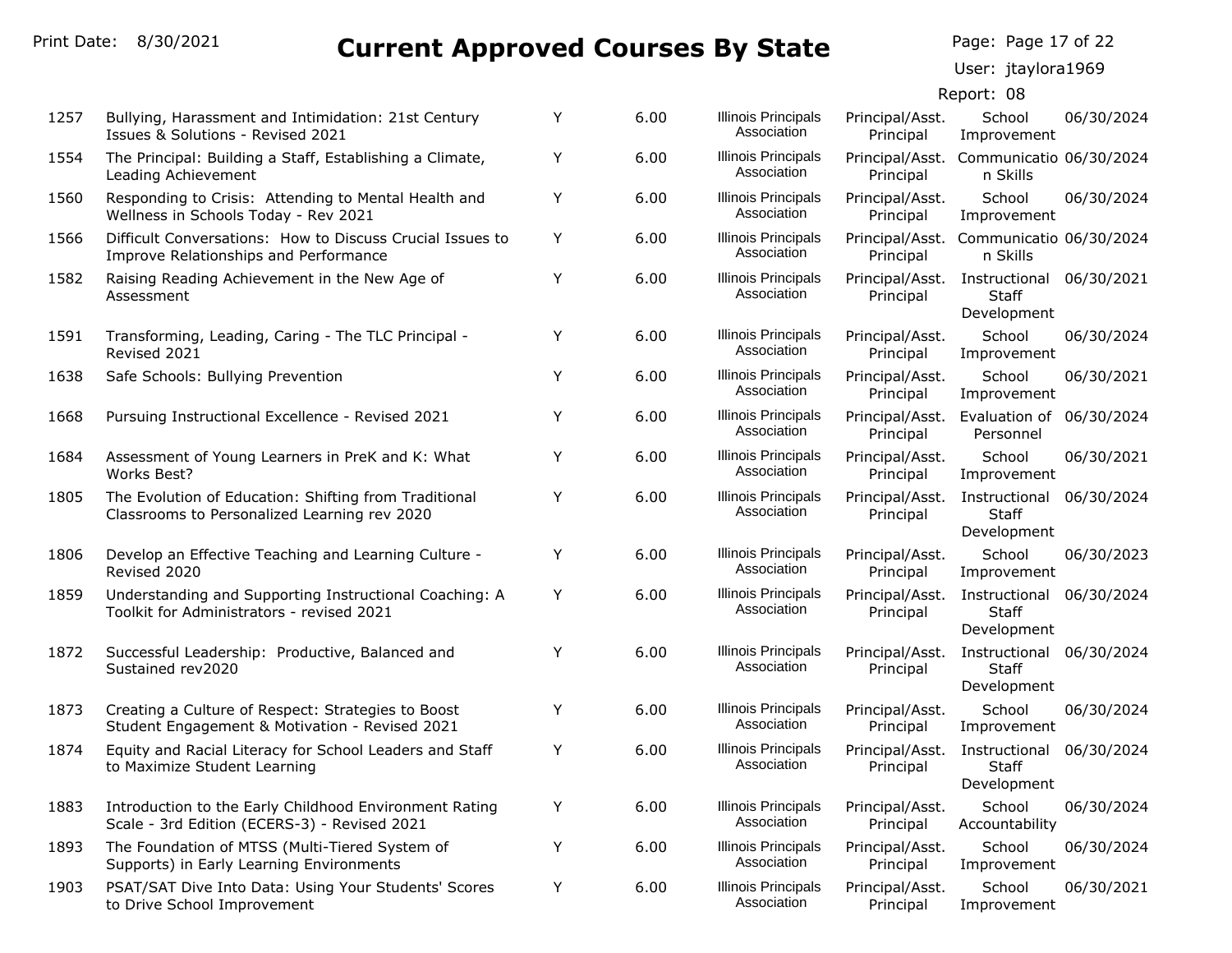Page: Page 18 of 22

User: jtaylora1969

| 1925 | Cultural and Linguistic Diversity in Early Childhood<br>Education                                       | Y | 6.00 | <b>Illinois Principals</b><br>Association | Principal/Asst.<br>Principal | School<br>Improvement                               | 06/30/2024 |
|------|---------------------------------------------------------------------------------------------------------|---|------|-------------------------------------------|------------------------------|-----------------------------------------------------|------------|
| 3737 | The School Leader as Champion for Equity via Diverse<br>Literature: Windows, Mirrors and More           | Y | 6.00 | <b>Illinois Principals</b><br>Association | Principal/Asst.<br>Principal | Instructional<br>Staff<br>Development               | 06/30/2024 |
| 3755 | Cybersecurity: Securing Critical Infrastructure Data and<br>Systems                                     | Y | 6.00 | <b>Illinois Principals</b><br>Association | Principal/Asst.<br>Principal | School<br>Improvement                               | 06/30/2024 |
| 1390 | Leading Professional Learning Communities                                                               | Y | 6.00 | <b>Illinois Principals</b><br>Association | Principal/Asst.<br>Principal | School<br>Improvement                               | 06/30/2022 |
| 3662 | Assistive Technology: Legal Mandates and Practical<br><b>Solutions</b>                                  | Y | 6.00 | <b>Illinois Principals</b><br>Association | Principal/Asst.<br>Principal | School<br>Accountability                            | 06/30/2022 |
| 3663 | Effective Financial and Strategic Communications Among<br>CSBOs, Superintendents, and the Admin Team    | Υ | 6.00 | <b>Illinois Principals</b><br>Association | Principal/Asst.<br>Principal | Communicatio 06/30/2023<br>n Skills                 |            |
| 3664 | Mindfulness in Schools: Strengthening Student-Centered<br>Learning Environments                         | Y | 6.00 | <b>Illinois Principals</b><br>Association | Principal/Asst.<br>Principal | School<br>Improvement                               | 06/30/2023 |
| 3665 | Women in Leadership: Learning, Leading, and Living!                                                     | Y | 6.00 | <b>Illinois Principals</b><br>Association | Principal/Asst.<br>Principal | Communicatio 06/30/2023<br>n Skills                 |            |
| 1444 | Manage Your Time or Time Will Manage You - Revised<br>2019                                              | Υ | 6.00 | <b>Illinois Principals</b><br>Association | Principal/Asst.<br>Principal | School<br>Improvement                               | 06/30/2024 |
| 1481 | Administering the "Preschool for All Block Grant<br>Program"                                            | Υ | 6.00 | <b>Illinois Principals</b><br>Association | Principal/Asst.<br>Principal | School<br>Accountability                            | 06/30/2024 |
| 1551 | Classroom Management: Doing What Works - Rev. 2020                                                      | Υ | 6.00 | <b>Illinois Principals</b><br>Association | Principal/Asst.<br>Principal | School<br>Improvement                               | 06/30/2023 |
| 3667 | Collaborative Leadership Coaching - Micro-Credential                                                    | Y | 9.00 | <b>Illinois Principals</b><br>Association | Principal/Asst.<br>Principal | Communicatio 06/30/2022<br>n Skills                 |            |
| 3668 | Student Athletic Programs & SEL: Best Practices for<br>Winning On the Field and In Life                 | Y | 6.00 | <b>Illinois Principals</b><br>Association | Principal/Asst.<br>Principal | School<br>Improvement                               | 06/30/2023 |
| 1691 | Early Childhood Inclusion: Supporting Children's Special<br>Needs in High-Quality Learning Environments | Υ | 6.00 | <b>Illinois Principals</b><br>Association | Principal/Asst.<br>Principal | School<br>Improvement                               | 06/30/2024 |
| 1695 | Maximizing Danielson's Framework for Teaching<br>Evaluation Process in Early Childhood - PreK-3rd Grade | Υ | 6.00 | <b>Illinois Principals</b><br>Association | Principal/Asst.<br>Principal | Evaluation of 06/30/2022<br>Personnel               |            |
| 3682 | Reflective Leadership Coaching - Microcredential                                                        | Y | 9.00 | <b>Illinois Principals</b><br>Association | Principal                    | Principal/Asst. Communicatio 06/30/2023<br>n Skills |            |
| 3683 | Communication Structures - Microcredential                                                              | Y | 9.00 | <b>Illinois Principals</b><br>Association | Principal                    | Principal/Asst. Communicatio 06/30/2023<br>n Skills |            |
| 3684 | Communication Standards - Microcredential                                                               | Y | 9.00 | <b>Illinois Principals</b><br>Association | Principal                    | Principal/Asst. Communicatio 06/30/2023<br>n Skills |            |
| 3685 | Communication Advocacy - Microcredential                                                                | Y | 9.00 | <b>Illinois Principals</b><br>Association | Principal/Asst.<br>Principal | Communicatio 06/30/2023<br>n Skills                 |            |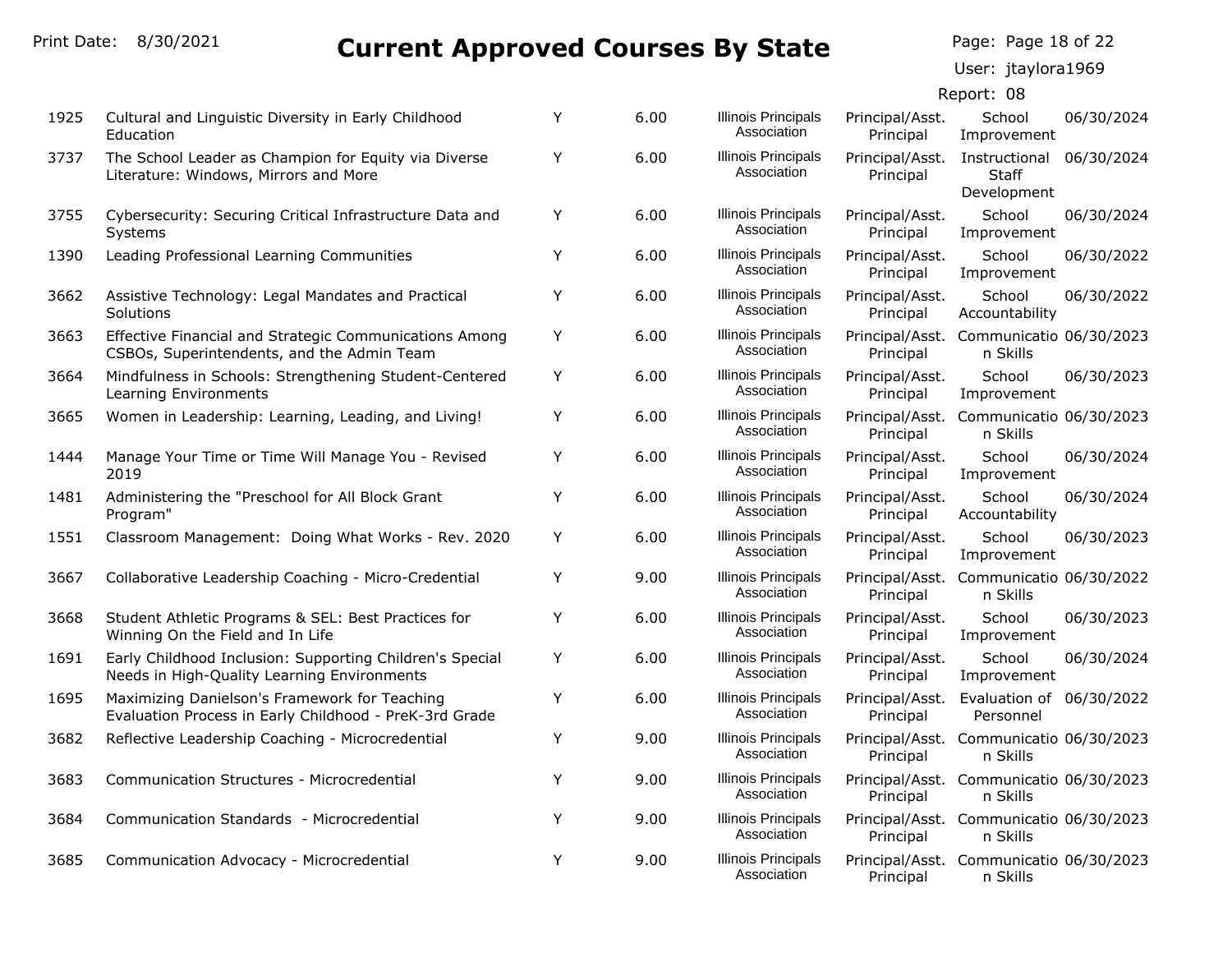Page: Page 19 of 22

User: jtaylora1969

| 3686 | Personal Communication Skills - Microcredential                                                         | Y | 7.30  | <b>Illinois Principals</b><br>Association | Principal                    | Principal/Asst. Communicatio 06/30/2023<br>n Skills |            |
|------|---------------------------------------------------------------------------------------------------------|---|-------|-------------------------------------------|------------------------------|-----------------------------------------------------|------------|
| 3687 | Directive Leadership Coaching - Microcredential                                                         | Y | 9.00  | <b>Illinois Principals</b><br>Association | Principal                    | Principal/Asst. Communicatio 06/30/2023<br>n Skills |            |
| 1701 | Developing and Using ISBE Compliant Child Portfolios in<br><b>Preschool Settings</b>                    | Y | 6.00  | <b>Illinois Principals</b><br>Association | Principal/Asst.<br>Principal | School<br>Accountability                            | 06/30/2024 |
| 1762 | Alternatives to Suspension and Restorative Justice<br>(SB100) - Revised 2019                            | Y | 6.00  | <b>Illinois Principals</b><br>Association | Principal/Asst.<br>Principal | School<br>Improvement                               | 06/30/2024 |
| 1807 | DISCipline @ Work: Practical Strategies for Addressing<br>Behavioral Challenges (Rev. 2020)             | Y | 6.00  | <b>Illinois Principals</b><br>Association | Principal/Asst.<br>Principal | School<br>Accountability                            | 06/30/2024 |
| 1808 | Effective Supervision and Evaluation Strategies to Use<br>with Counselors and Support Personnel rev2020 | Υ | 6.00  | <b>Illinois Principals</b><br>Association | Principal/Asst.<br>Principal | Evaluation of 06/30/2024<br>Personnel               |            |
| 1813 | Evaluating the Effectiveness of Technology Integration in<br>Your Classrooms rev2020                    | Y | 6.00  | <b>Illinois Principals</b><br>Association | Principal/Asst.<br>Principal | Instructional<br><b>Staff</b><br>Development        | 06/30/2024 |
| 1814 | Key Practices Impacting Instruction for English Learners<br>at District, School & Classroom rev2020     | Υ | 6.00  | <b>Illinois Principals</b><br>Association | Principal/Asst.<br>Principal | School<br>Improvement                               | 06/30/2024 |
| 1804 | Five Key Practices for Every Teacher that Works with<br>English Learners                                | Y | 6.00  | <b>Illinois Principals</b><br>Association | Principal/Asst.<br>Principal | Instructional<br>Staff<br>Development               | 06/30/2024 |
| 1838 | The Emotionally Intelligent Principal: The Key to<br>Successful School Leadership rev2020               | Y | 7.00  | Illinois Principals<br>Association        | Principal/Asst.<br>Principal | Public School<br>Relations                          | 06/30/2024 |
| 1918 | Leading with Justice for All: Are You Prepared? LGBTQ<br>Sensitivity, Bias & Response                   | Y | 6.00  | <b>Illinois Principals</b><br>Association | Principal/Asst.<br>Principal | School<br>Improvement                               | 06/30/2024 |
| 3642 | Racial Equity in Early Learning Programs: Leadership<br>Strategies for Prioritizing & Implementation    | Y | 18.00 | <b>Illinois Principals</b><br>Association | Principal/Asst.<br>Principal | School<br>Improvement                               | 06/30/2022 |
| 3643 | Strategic Planning: Building a District Improvement Plan<br>through Community Support                   | Y | 6.00  | <b>Illinois Principals</b><br>Association | Principal/Asst.<br>Principal | School<br>Improvement                               | 06/30/2022 |
| 3644 | Leading a School-wide Writing System: A Common<br>Sense Approach to Achieving Literacy Goals            | Υ | 6.00  | <b>Illinois Principals</b><br>Association | Principal/Asst.<br>Principal | School<br>Improvement                               | 06/30/2022 |
| 3762 | Journey Toward Anti Racist Education                                                                    | Υ | 9.00  | <b>Illinois Principals</b><br>Association | Principal/Asst.<br>Principal | School<br>Improvement                               | 06/30/2024 |
| 3766 | Managing Crisis and Emergency Planning - Micro<br>credential                                            | Y | 9.00  | <b>Illinois Principals</b><br>Association | Principal/Asst.<br>Principal | School<br>Improvement                               | 06/30/2024 |
| 1266 | Reducing Conflict and Working with Difficult Employees<br>and Parents in Schools - Revised 2019         | Y | 6.00  | <b>Illinois Principals</b><br>Association | Principal/Asst.<br>Principal | Communicatio 06/30/2022<br>n Skills                 |            |
| 1675 | The School Leader's Guide to Social Media                                                               | Y | 6.00  | <b>Illinois Principals</b><br>Association | Principal                    | Principal/Asst. Communicatio 06/30/2022<br>n Skills |            |
| 1005 | The Legal Basis of Student Management - Revised 2019                                                    | Y | 6.30  | <b>Illinois Principals</b><br>Association | Principal/Asst.<br>Principal | School<br>Improvement                               | 06/30/2024 |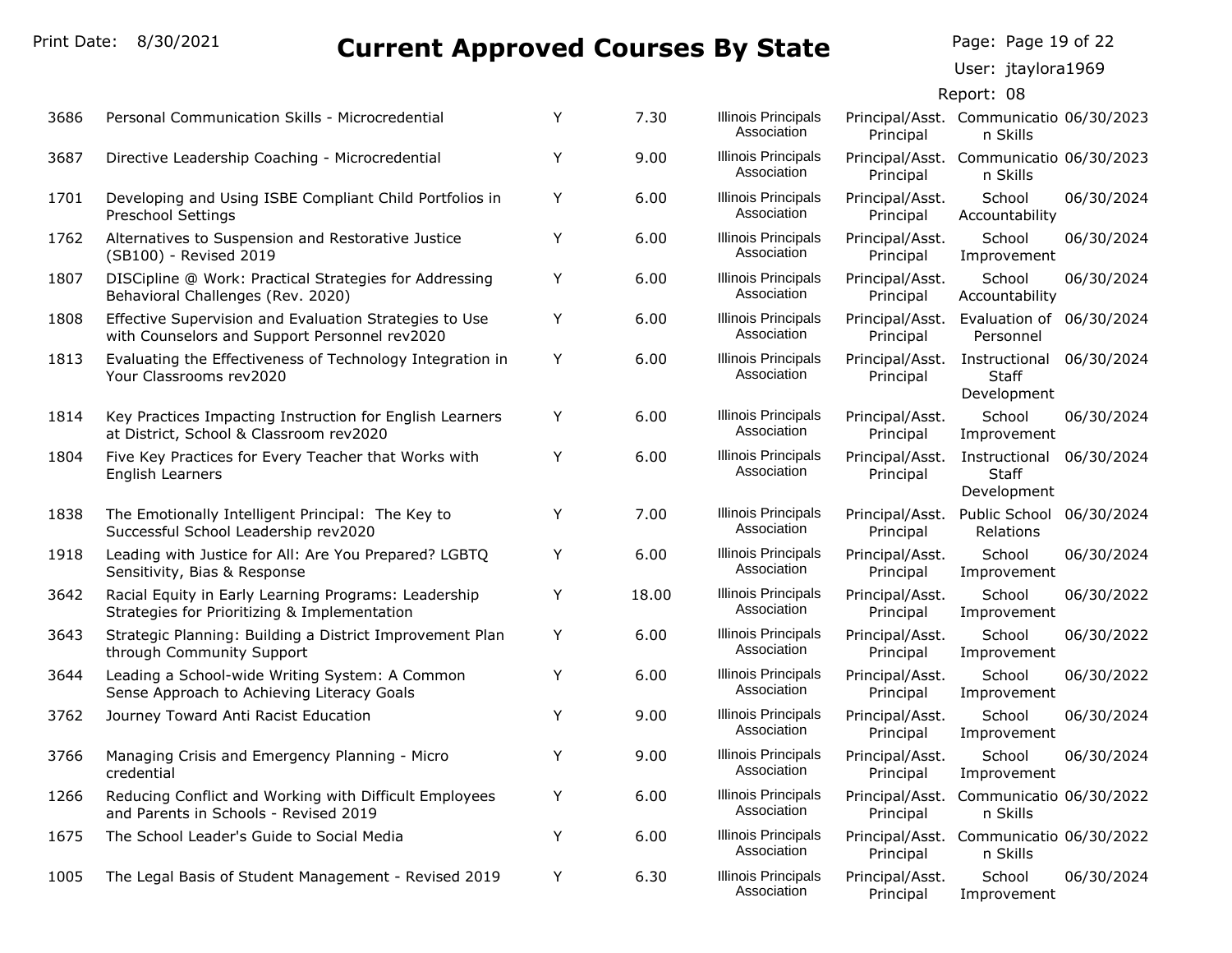Page: Page 20 of 22

User: jtaylora1969

| 1415 | The Legal Rights of Students and Parents - Revised 2021                                                    | Y | 6.00  | <b>Illinois Principals</b><br>Association                                                   | Principal/Asst.<br>Principal | School<br>Accountability                                | 06/30/2024 |
|------|------------------------------------------------------------------------------------------------------------|---|-------|---------------------------------------------------------------------------------------------|------------------------------|---------------------------------------------------------|------------|
| 1416 | The Legal Rights of Students and Parents - Online -<br>Revised 2016                                        | Y | 6.00  | <b>Illinois Principals</b><br>Association                                                   | Principal/Asst.<br>Principal | School<br>Accountability                                | 06/30/2022 |
| 1537 | Safe Schools and Healthy Students                                                                          | Y | 6.00  | <b>Illinois Principals</b><br>Association                                                   | Principal/Asst.<br>Principal | School<br>Improvement                                   | 06/30/2023 |
| 1555 | Practical Guidance on Section 504: Developing a<br>Defensible Plan rev2020                                 | Y | 6.00  | <b>Illinois Principals</b><br>Association                                                   | Principal/Asst.<br>Principal | Instructional<br>Staff<br>Development                   | 06/30/2024 |
| 1886 | Analyzing and Strategizing to Prevent District Losses in<br>Special Education Litigation - Rev. 2021       | Y | 6.00  | <b>Illinois Principals</b><br>Association                                                   | Principal/Asst.<br>Principal | School<br>Accountability                                | 06/30/2024 |
| 1761 | Communication Strategies and the Modern<br>Superintendency                                                 | Y | 7.30  | Illinois Association of Superintenden Communicatio 06/30/2024<br>School<br>Administrators   | t                            | n Skills                                                |            |
| 1144 | Become an iAdministrator to Strengthen Your Leadership<br>and Management Skills                            | N | 6.30  | Illinois Association of Principal/Asst. Communicatio 06/30/2021<br>School<br>Administrators | Principal                    | n Skills                                                |            |
| 1202 | Finance Knowledge for the Superintendent and<br>Understanding for the Learning Community - Revised<br>2014 | N | 6.00  | Illinois Association of Superintenden Instructional 06/30/2022<br>School<br>Administrators  | t                            | <b>Staff</b><br>Development                             |            |
| 3020 | Evidence-based Leadership: Using Data to Drive<br>Immediate and Lasting Improvements                       | Y | 8.00  | Illinois Association of Superintenden<br>School<br>Administrators                           | t                            | School<br>Improvement                                   | 06/30/2022 |
| 1363 | Coaching for Leaders                                                                                       | Y | 67.00 | Illinois Association of Superintenden Communicatio 06/30/2024<br>School<br>Administrators   | t                            | n Skills                                                |            |
| 1774 | IASA School for Advanced Leadership-Year II (Revised<br>2019)                                              | Y | 40.15 | Illinois Association of Superintenden<br>School<br>Administrators                           | t                            | School<br>Accountability                                | 06/30/2022 |
| 1787 | Coaching Teacher Evaluators to Effectively Rate Teachers<br>- Revised 2019                                 | Υ | 7.50  | Illinois Association of Principal/Asst.<br>School<br>Administrators                         | Principal                    | Instructional 06/30/2024<br><b>Staff</b><br>Development |            |
| 1820 | Moving from Vision to Action: Essentialism and Work-Life<br>Integration                                    | Y | 6.00  | Illinois Association of Superintenden<br>School<br>Administrators                           | t                            | School<br>Improvement                                   | 06/30/2024 |
| 1832 | Strategic Communications: An Essential Occupational<br>Skill                                               | Y | 6.30  | Illinois Association of Superintenden Communicatio 06/30/2021<br>School<br>Administrators   | t                            | n Skills                                                |            |
| 1865 | Principal Evaluator Competency for Initial Training and<br>Retraining of Principal Evaluators              | Y | 6.00  | Illinois Association of Superintenden Evaluation of 06/30/2024<br>School<br>Administrators  | t                            | Personnel                                               |            |
| 3718 | Continuous Improvement in a Data Driven World: Data<br>Wise While Seeing the Face of a Child               | Y | 6.30  | Illinois Association of Superintenden<br>School<br>Administrators                           | t                            | School<br>Improvement                                   | 06/30/2023 |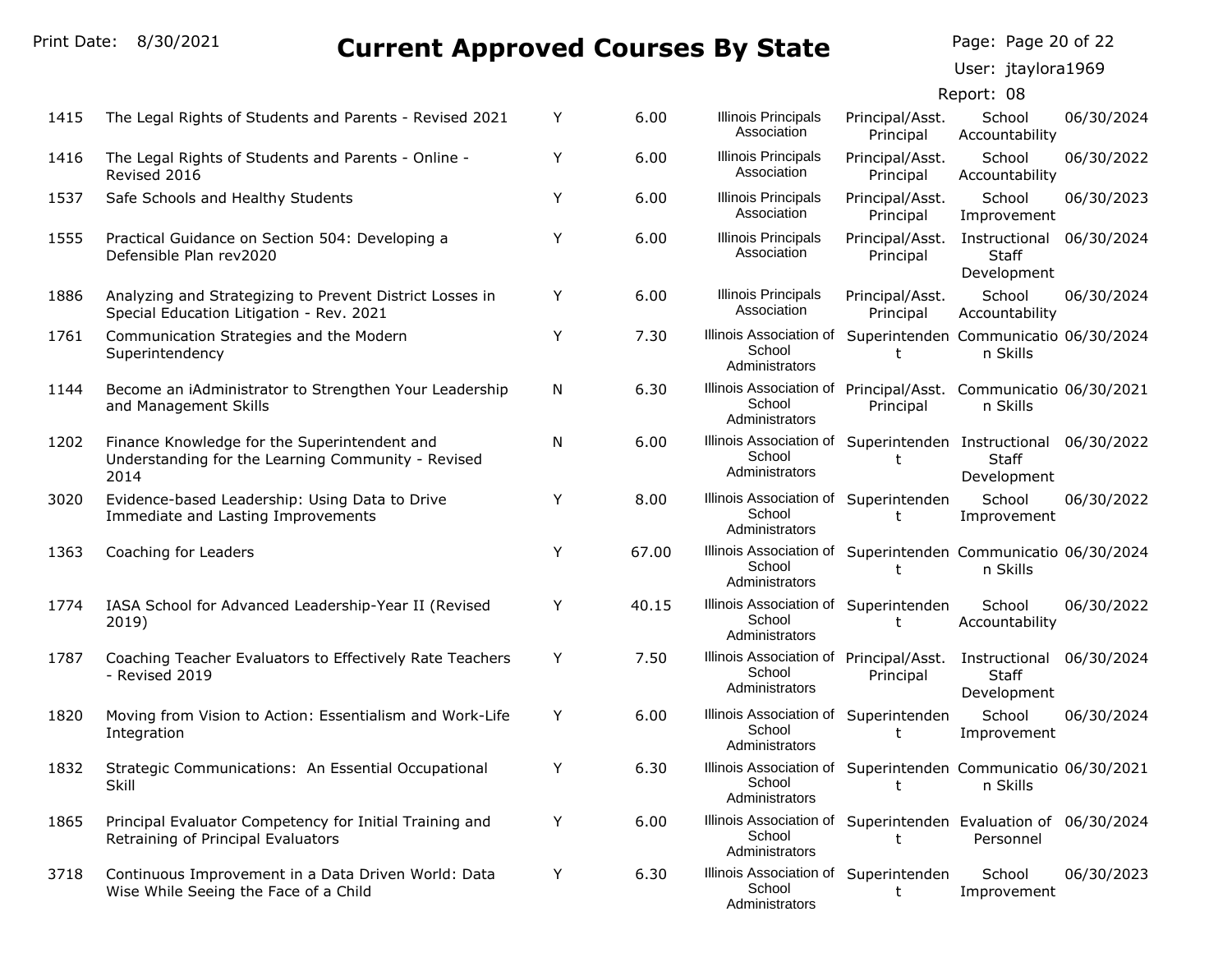| Print Date: | 8/30/2021 |  |
|-------------|-----------|--|
|             |           |  |

User: jtaylora1969

| 3719 | Time Out, Physical Restraint, and the Continuum of<br>Behavioral Interventions in Schools               | Y | 6.00  | Illinois Association of Director of Sp.<br>School<br>Administrators                        | Education                             | School<br>Accountability            | 06/30/2023 |
|------|---------------------------------------------------------------------------------------------------------|---|-------|--------------------------------------------------------------------------------------------|---------------------------------------|-------------------------------------|------------|
| 950  | Forensic Interviewing, Lie Detection and Persuasion<br>Methods for School Administrators - Revised 2020 | Y | 6.00  | Illinois Association of<br>School<br>Administrators                                        | Other                                 | Communicatio 06/30/2024<br>n Skills |            |
| 1445 | An Introduction to Effective Coaching for Principal<br>Evaluation                                       | Y | 7.00  | Illinois Association of Superintenden Evaluation of 06/30/2024<br>School<br>Administrators | t.                                    | Personnel                           |            |
| 1825 | Adaptive Leadership for School Administrators: Dealing<br>With Change                                   | Υ | 6.30  | Illinois Association of<br>School<br>Administrators                                        | Department<br>Chair                   | School<br>Improvement               | 06/30/2024 |
| 3822 | The Administrator's Role in Collective Bargaining                                                       | N | 6.00  | <b>IAAMS - Illinois</b><br>Association of School<br><b>Business Officials</b>              | School<br><b>Business</b><br>Official | School<br>Accountability            | 06/30/2024 |
| 821  | Debt Issuance from A to Z - Important Topics School<br>Administrators Need to Know                      | N | 6.30  | <b>IAAMS - Illinois</b><br>Association of School<br><b>Business Officials</b>              | Other                                 | School<br>Accountability            | 06/30/2024 |
| 1283 | Risk Management - Revised 2012                                                                          | N | 6.00  | <b>IAAMS - Illinois</b><br>Association of School<br><b>Business Officials</b>              | School<br><b>Business</b><br>Official | School<br>Accountability            | 06/30/2022 |
| 820  | Legal Standards for the Management of School Personnel                                                  | N | 8.30  | <b>IAAMS - Illinois</b><br>Association of School<br><b>Business Officials</b>              | Other                                 | School<br>Accountability            | 06/30/2024 |
| 3008 | Crisis Communication: Prepare, Respond, Reflect                                                         | N | 6.00  | <b>IAAMS - Illinois</b><br>Association of School<br><b>Business Officials</b>              | School<br><b>Business</b><br>Official | Communicatio 06/30/2022<br>n Skills |            |
| 1906 | Developing and Delivering High Impact Presentations                                                     | Y | 6.00  | <b>IAAMS - Illinois</b><br>Association of School<br><b>Business Officials</b>              | School<br><b>Business</b><br>Official | Communicatio 06/30/2024<br>n Skills |            |
| 3802 | Collective Bargaining - Microcredential                                                                 | Υ | 20.00 | <b>IAAMS - Illinois</b><br>Association of School<br><b>Business Officials</b>              | School<br><b>Business</b><br>Official | Communicatio 06/30/2024<br>n Skills |            |
| 3800 | Leading for Health, Life, Safety - An Annual Life Safety<br>Study - Microcredential                     | Υ | 20.00 | <b>IAAMS - Illinois</b><br>Association of School<br><b>Business Officials</b>              | School<br>Business<br>Official        | School<br>Improvement               | 06/30/2024 |
| 1536 | Using the Leadership Practices Inventory (LPI) and 360<br>Degree Feedback to Become a Better Leader     | N | 6.30  | <b>IAAMS - Illinois</b><br>Association of School<br><b>Business Officials</b>              | Other                                 | Communicatio 06/30/2024<br>n Skills |            |
| 1625 | Leading Yourself, Leading Others and Leading Your Boss                                                  | N | 6.00  | <b>IAAMS - Illinois</b><br>Association of School<br><b>Business Officials</b>              | School<br>Business<br>Official        | Communicatio 06/30/2022<br>n Skills |            |